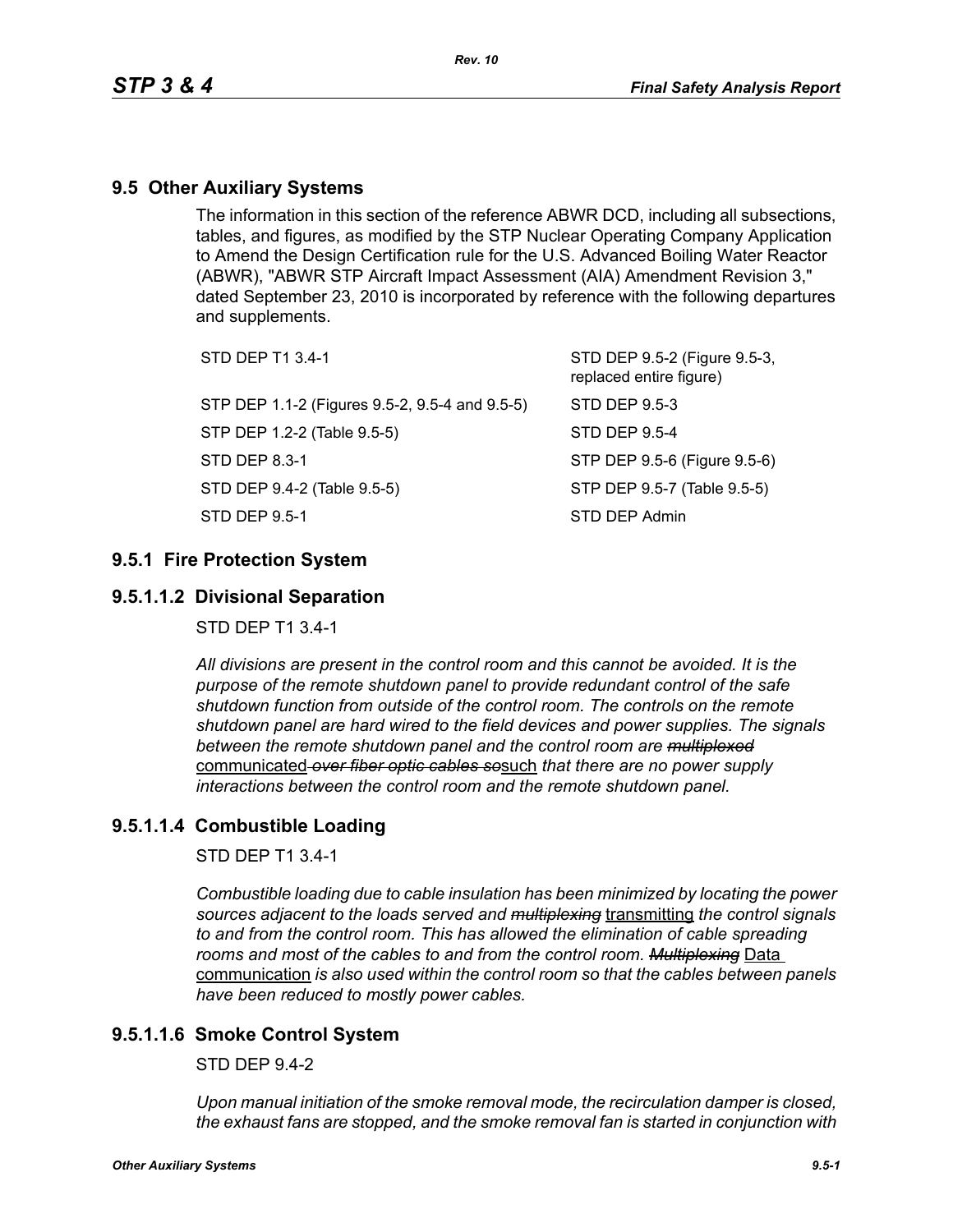*the supply fan for 100% outside air purging. In the Control Building, the recirculation damper is closed,* the damper in the bypass duct around the air handling unit is opened, and **one or** both the exhaust fans are operated in conjunction with the supply *fan for smoke removal.*

# **9.5.1.1.7 Spurious Control Actions**

STD DEP T1 3.4-1

*As stated above, the systems are separated by fire areas on a divisional basis. The multiplexing system is a dual channel system. Two simultaneous, identical digitized control signals are required at the demultiplexer for control action to be taken at the field device.* The ESF Logic and Control System (ELCS) utilizes redundant fiber optic links to communicate ESF system level actuation status to the Remote Digital Logic Controllers (RDLCs), which control the remote input/output functions and the actuation of the electromechanical components. The RDLC utilizes diagnostics to verify the validity of each redundant message. The redundant messages received by the RDLC must match for component actuation to occur. *The probability of two spurious* messages occurring on each of the redundant links that both pass the communication diagnostics and that also match between the two redundant links *signals matching is essentially zero.*

*The significance of the two-channel operation of the multiplex system* redundant fiber optic design *is that, if the ability to operate from the control room is lost, equipment will continue to run until manually shutdown in the field by the operators. Equipment may*  also be manually started at the switchgear or motor control centers during a control *room fire situation without fear that failures in the control room would cause the equipment to be shutdown. The feature of being able to start equipment locally without fear of it being shut down by spurious signals from the control room makes it possible to utilize nonsafety-related systems such as the feedwater and condensate pumps in the Turbine Building as backups to the safety-related safe shutdown system, if desired.*

*The interlocks which prevent damage of equipment may be accomplished directly and by hard wiring in the field. For example, the protective relaying for the switchgear is located in the switchgear and the interlocks accomplished in switchgear. Signals for operational logic are multiplexed* communicated *to the control room, but protective actions are not dependent on conditions in the control room.*

The evaluation of single and multiple spurious operations that could adversely impact post-fire safe shutdown will be performed in a manner that is consistent with the methodology of NEI 00-01, Revision 2 as modified by the guidance of RG 1.189 Revision 2 as it applies to Single and Multiple Spurious Operation Analysis.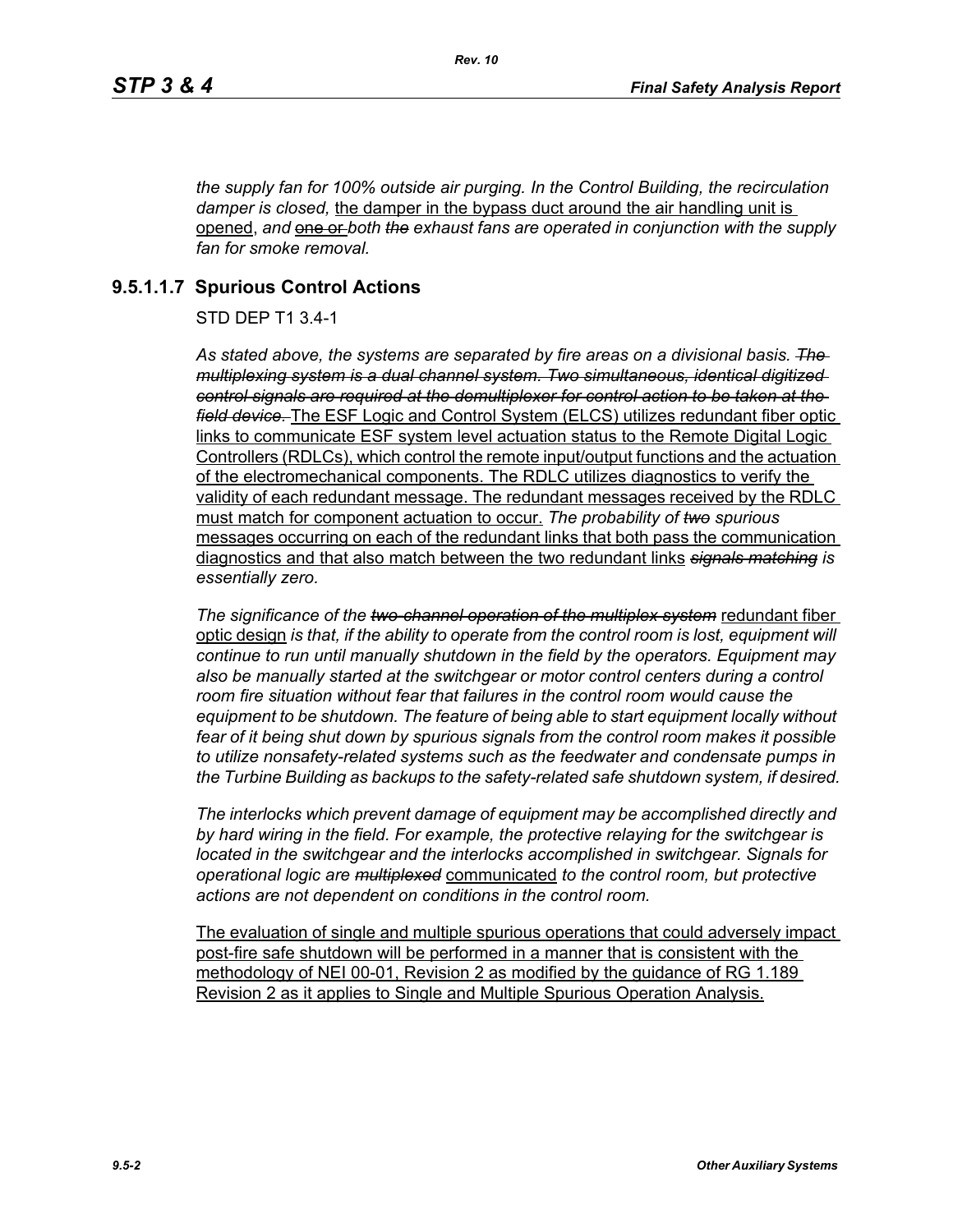# **9.5.1.3.1 General Description**

 $STP$  DFP 12-2

*The suppression systems for the buildings and the plant yard are shown in the following figures:*

| Area                     | <b>Figures</b>                            |
|--------------------------|-------------------------------------------|
| <b>Reactor Building</b>  | 9A.4-1 thru 9A.4-10                       |
| <b>Control Building</b>  | 9A.4-11 thru 9A.4-16                      |
| <b>Turbine Building</b>  | 9A.4-17 thru 9A.4-21, 9A.4-33 and 9A.4-34 |
| Service Building         | 9A.4-22 thru 9A.4-27                      |
| <b>Radwaste Building</b> | 9A.4-28 thru 9A.4-32                      |
| <b>Plant Yard</b>        | $9.5 - 5$                                 |

# **9.5.1.3.4 Protection of Operating Units**

The following site-specific supplement addresses the COL License Information Item discussed in this subsection.

Fire protection of the operating units during construction of the additional units is addressed in Appendix 9E.

#### **9.5.1.3.5 General Description of Fire Protection System**

STP DEP 1.1-2

STP DEP 1.2-2

STP 3 & 4 is a dual-unit station. The water supply for fire protection will be shared by STP 3 & 4. A single fire protection pump house and two storage tanks are located within the protected area boundary that provides water for fire suppression to both units via piping in the yard. This common system has the same capability as the system for the single unit design. The fire protection water supply complies with Regulatory Guide 1.189, Rev. 1, which states that a common water supply may be utilized for multi-unit nuclear power plant sites with a common yard fire main loop. The common fire water supply and yard main piping system for STP Units 3 & 4 are depicted in Figures 9.5-4 and 9.5-5. The common yard fire main loop surrounding STP Units 3 & 4 is cross-connected between units in accordance with Regulatory Guide 1.189, Rev. 1.

*The Turbine Building is provided with standpipes, hose reels and ABC portable extinguishers throughout the building. In addition, the following fire suppression systems provide primary fire suppression capability to the following areas:*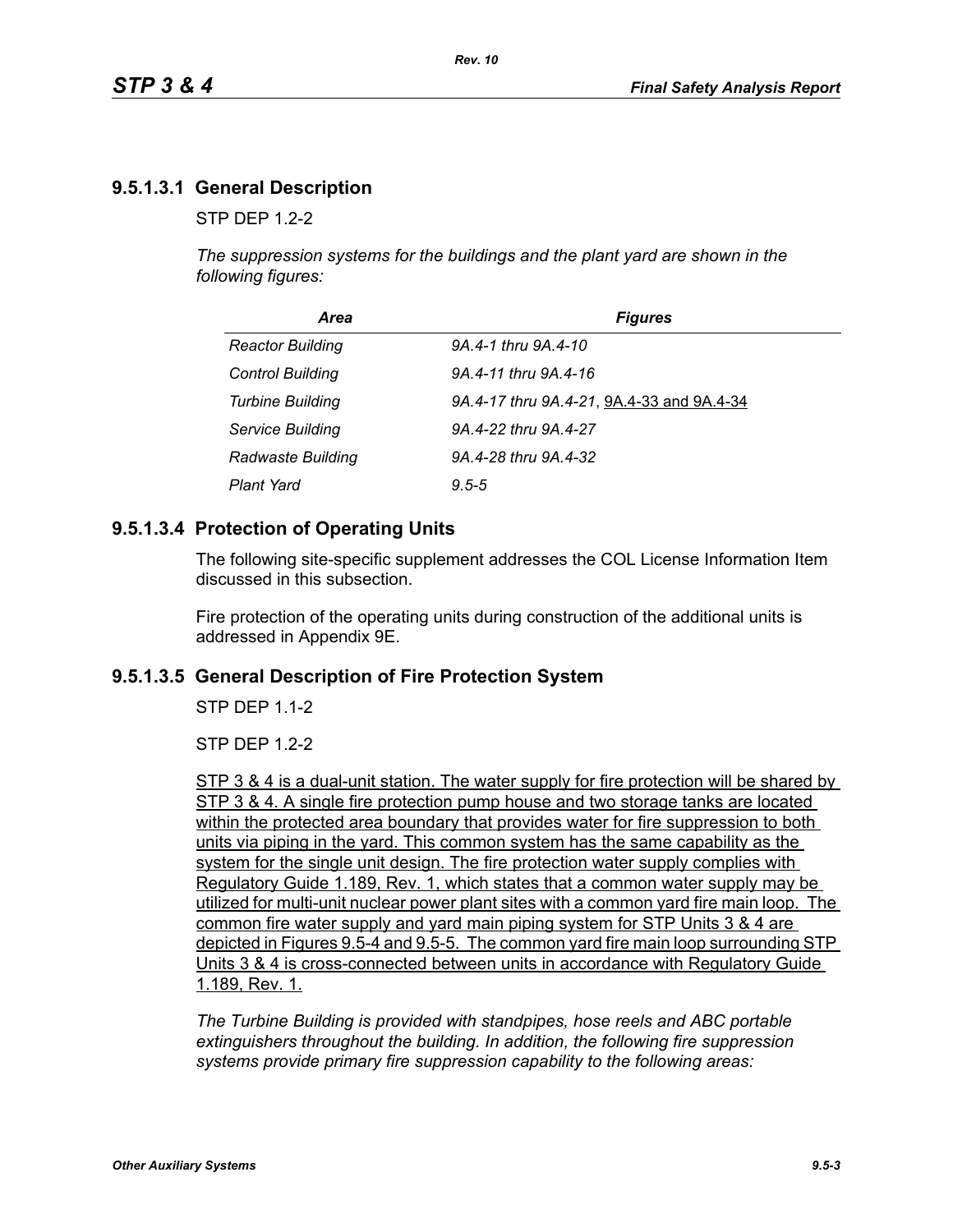- *(1) Automatic closed head sprinkler systems are provided in the open grating area of the three floors under the turbine* throughout the Turbine Building except in higher hazard areas that are protected as described below.
- *(2) Deluge foam-water sprinkler systems are provided in the* combustion turbine generator areas, hydrogen seal oil unit room, turbine lube oil storage tank room, EHC hydraulic control unit room, *lube oil conditioning area and the lube oil reservoir area.*
- *(3) A deluge sprinkler system is provided in the hydrogen seal oil unit area.*
- *(4) A preaction sprinkler system is provided in the auxiliary boiler area.*

# **9.5.1.5 Inspection and Testing Requirements**

The following site-specific supplement addresses inspection and testing requirements for both startup and post startup of the fire protection system.

A final plan for implementation of the fire protection system pre-operational and postoperational inspection and testing program, based on the as-procured and as-installed fire protection systems and components, including the fixed and portable emergency lighting and the fixed and portable communication systems, will be available prior to commencement of construction. The plan includes documented instructions, procedures or drawings that prescribe inspections and tests that govern the installed fire protection systems. The scope of items for inspections and testing includes fire protection system equipment and active components, as well as passive features such as fire barriers, fire dampers, fire doors, and fire-rated penetration seals. (COM 9.5-1)

The plan will comply with Regulatory Position C.2.4 in Regulatory Guide 1.189, Revision 1. Preoperational and post-operational inspections and tests will comply with the applicable NFPA codes and standards. (COM 9.5-2)

# **9.5.2 Communication Systems**

STP DEP 1.1-2

At STP 3 & 4, a common communication system is used to provide plant-wide communications between the dual units. The communication system is not safetyrelated. A common communication system providing plant wide communications is a safety enhancement since it allows for ease of communication between units. The representative outline of the common communication system is shown in Figure 9.5-2 for STP 3 & 4.

# **9.5.2.6.3 System Operation**

The following site-specific supplement addresses the COL License Information Item discussed in this subsection.

Telephone system EPBX switches are powered by an individual 8-hour battery system. These battery systems are charged by offsite 120 Vac backed up by the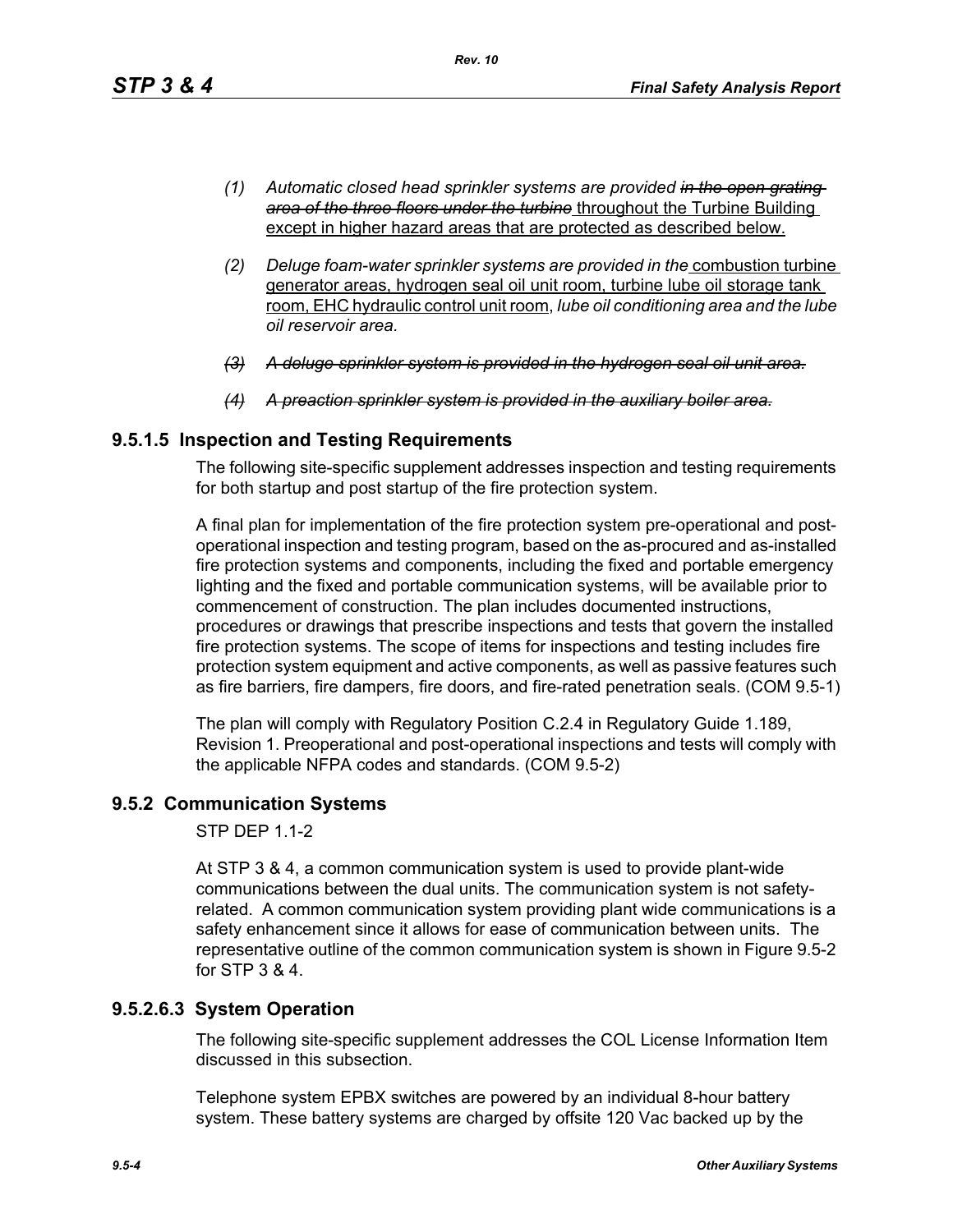Emergency Operations Facility or Nuclear Support Center diesels. Loss of normal 120 Vac and low battery voltages are annunciated.

The jacks for use with electosound telephones in the maintenance jack system are powered by 8 Vdc from the sectionalizing panels. The power supply is mounted internal to the sectionalizing panel.

Two-way radio system repeater base stations are powered by normal plant 120 Vac power backed up with a non-Class 1E Combustion Turbine Generator (CTG). Mobile radios are powered by vehicular batteries. Handheld portables are powered with selfcontained batteries.

The radio paging transmitter and countertop paging terminal are powered by normal plant 120 Vac backed up by a non-Class 1E CTG. The pocket pager units are supplied with a self-contained battery.

The operator communication panels are powered with normal plant 120 Vac and backed up with non-Class 1E CTG and an 8-hour battery.

#### **9.5.3 Lighting and Servicing Power Supply System**

STD DEP 9.5-4

STD DEP Admin

*All lighting systems are designed to provide intensities consistent with the lighting needs of the areas in which they are located, and with their intended purpose. The lighting design considers the effects of glare and shadows on control panels, video display devices, and other equipment, and the mirror effects on glass and pools. Lighting and other equipment maintenance, in addition to the safety of personnel, plant equipment, and plant operation, is considered in the design. Areas containing flammable materials (e.g.., battery rooms, fuel tanks) have explosion proof lighting systems. Areas subject to high moisture have water-proof installations (e.g.., drywell, washdown areas). Plant AC lighting systems are generally of the fluorescent type, with mercury* High-Pressure Sodium (HPS) *lamps (or equivalent) provided for high ceiling, except where breakage could introduce mercury into the reactor coolant system*. *Incandescent lamps are used for DC lighting systems and above the reactor, and fuel pool and other areas where lamp breakage could introduce mercury into the reactor coolant*.

The following site-specific supplement is provided.

Emergency lighting comprised of emergency DC lighting and guide lamp lighting systems is provided throughout the plant as necessary to support fire suppression actions and safe-shutdown operations, including access and egress pathways to safeshutdown areas during a fire event.

The emergency lighting power distribution system contains protective devices necessary to preclude a fire in one area from causing a loss of emergency lighting in any unaffected area required for safe-shutdown operations.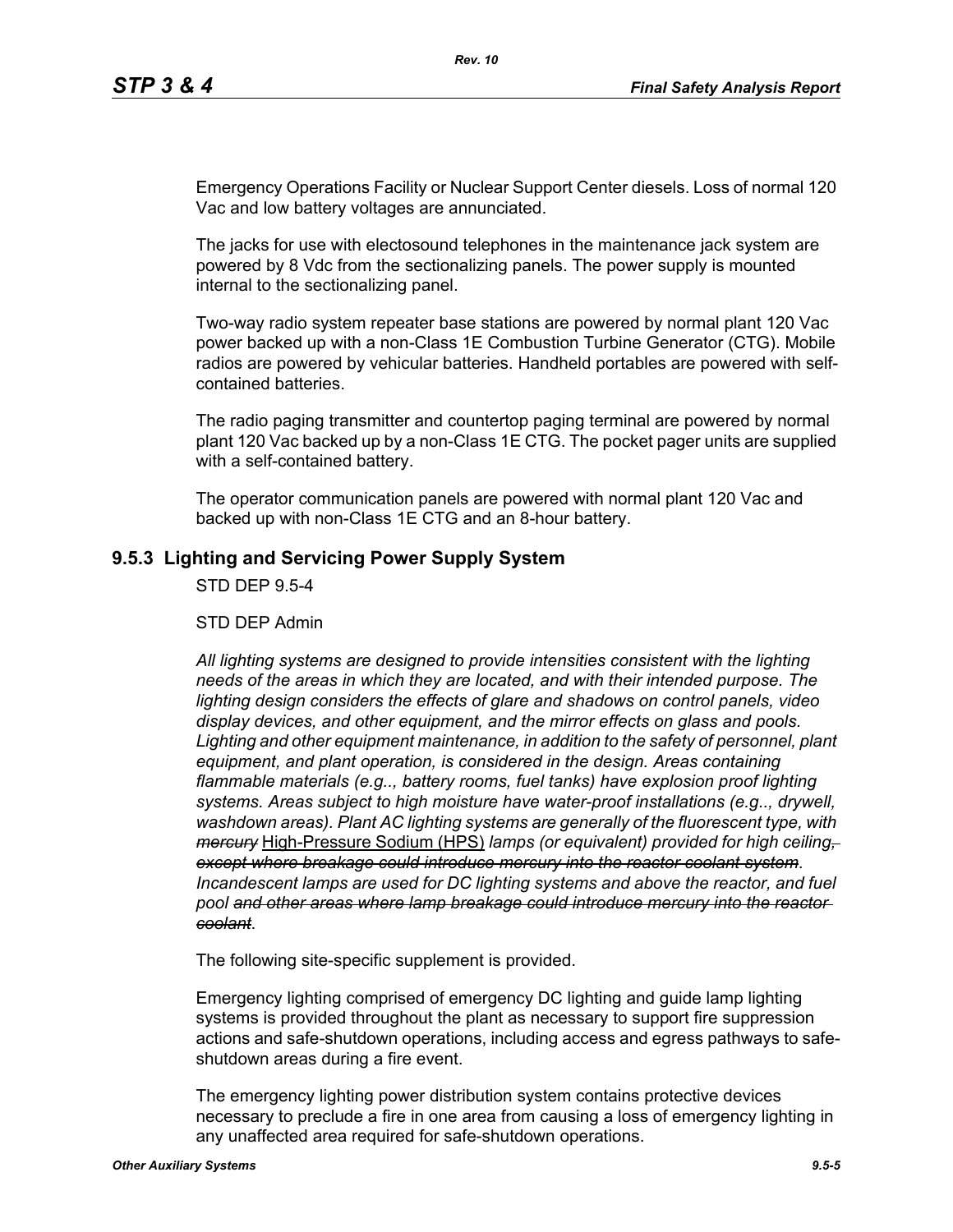# **9.5.3.1.1 General Design Bases**

*The general design bases for the Nuclear Island portion of the lighting systems are as follows:*

- *(4) Each of the normal, standby or emergency lighting systems has the following arrangement criteria:*
	- *(l) For mercury lamps, ballasts can be installed separately for life extension under the defined environment.* (Not Used)

The following site-specific supplement is provided.

- *(s)* Control switches for lighting fixtures inside the drywell or containment are installed both inside and outside of the drywell/containment.
- *(5) Lighting fixtures shall be selected in accordance with the following criteria:*
	- *(a) Lighting fixtures inside the plant are the following type of fixtures:*
		- *(ii) Mercury* **HPS** *lamps Mercury* HPS *lamps (or equivalent) shall be selected as fixtures for high ceiling areas (except in reactor building or other areas where lamp breakage could introduce mercury into the reactor coolant).*

The following site-specific supplement is provided.

- *(o)* High-efficiency electronic ballasts are not used in a high radiation environment.
- *(p)* Lighting fixtures for yard lighting are 1000W HPS lamps mounted on 100-foot (30.48m) lighting poles with retractable/lowering devices.

#### **9.5.3.1.2 Safety-Related Design Bases**

*Nuclear safety-related design bases for ABWR Standard Plant lighting systems are as follows:*

- *(1) Mercury vapor fixtures and mercury switches are not used where a broken fixture or switch may result in introduction of mercury into the reactor coolant system.* (Not Used)
- *(2) Adequate lighting for any safety-related areas, such as areas used during emergencies or reactor safe shutdown, including those along the appropriate access or exit routes, are provided from three different lighting circuits (standby AC; emergency 125VDC, or self-contained battery fixtures).*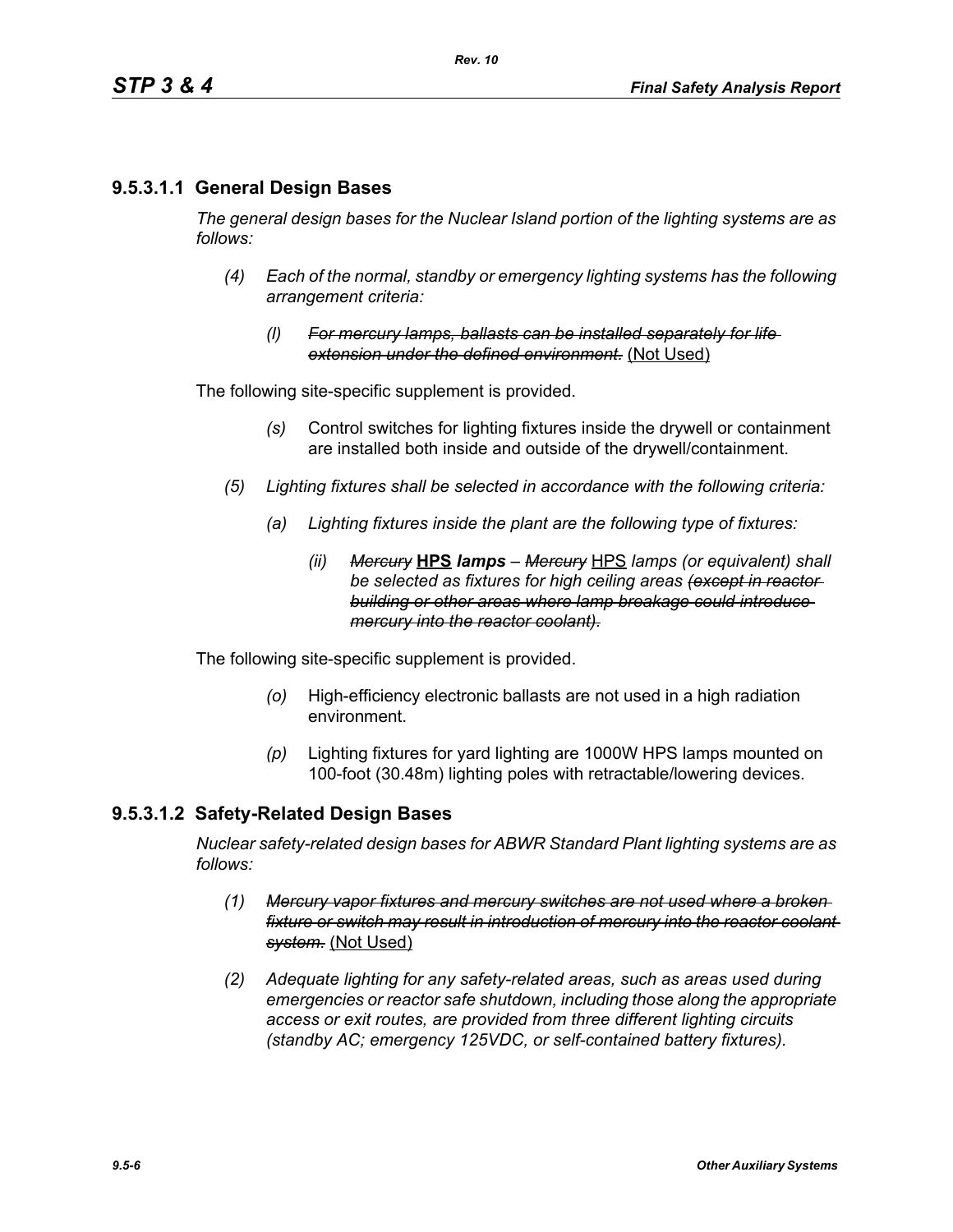# **9.5.3.2 System Description**

*Lighting fixtures that contain mercury are not used inside the Reactor Building or in any other location where broken fixtures may introduce mercury into the reactor coolant system.*

# **9.5.3.2.1 Normal (Non-Class 1E) Lighting**

The following site specific-supplement is provided.

Yard lighting is supplied at 480V from non-Class 1E sources. If this power is not available, power for the yard lighting will be automatically provided from the non-Class 1E CTG.

# **9.5.3.3 Inspection and Testing Requirements**

STD DEP Admin

*Since the normal standby and emergency lighting circuits are energized and maintained continuously, they require no periodic testing. However, periodic inspection and bulb replacement will be performed (Subsection 8.3.4.2.5* 8.3.4.25*). The guide lamps are capable of being tested and will be inspected and tested periodically to ensure operability of lights and switching circuits.*

#### **9.5.4 Diesel Generator Fuel Oil Storage and Transfer System**

STP DEP 9.5-6

#### **9.5.4.1.1 Safety Design Bases**

*(4) The diesel-generator fuel oil storage and transfer system is of Seismic Category I design. In addition, the storage tanks are separately located underground* in vaults, designed for stick gauge access *and are protected from damage by flying missiles carried by tornados and hurricanes, from external floods, and other environmental factors. The fill connection is located at grade elevation. The vent and sample connection are* is *located a little above the grade elevation. The fill and sample lines are capped and locked to prevent entry of moisture.* The fill and sample lines are also provided with locked-closed isolation valves. The vent is located above the maximum flood level. *Each vent is of fireproof goosenecked line with fine mesh screen to prevent access of debris.*

#### **9.5.4.2 System Description**

*The diesel-generator fuel oil storage and transfer system for each engine consists of a yard 7-day storage tank, a fuel oil day tank,* two *fuel oil transfer pump* pumps, located inside the storage tank, *suction strainer, duplex filter, instrumentation and controls, and the necessary interconnecting pipe and fittings. A bleed line returns excess fuel oil from the day tank for recirculation to the yard storage tank.* A gravity drain is supplied from the bottom of each of the yard storage tanks. These drains periodically remove any water accumulation and sediment from the tanks. The suction of the fuel oil transfer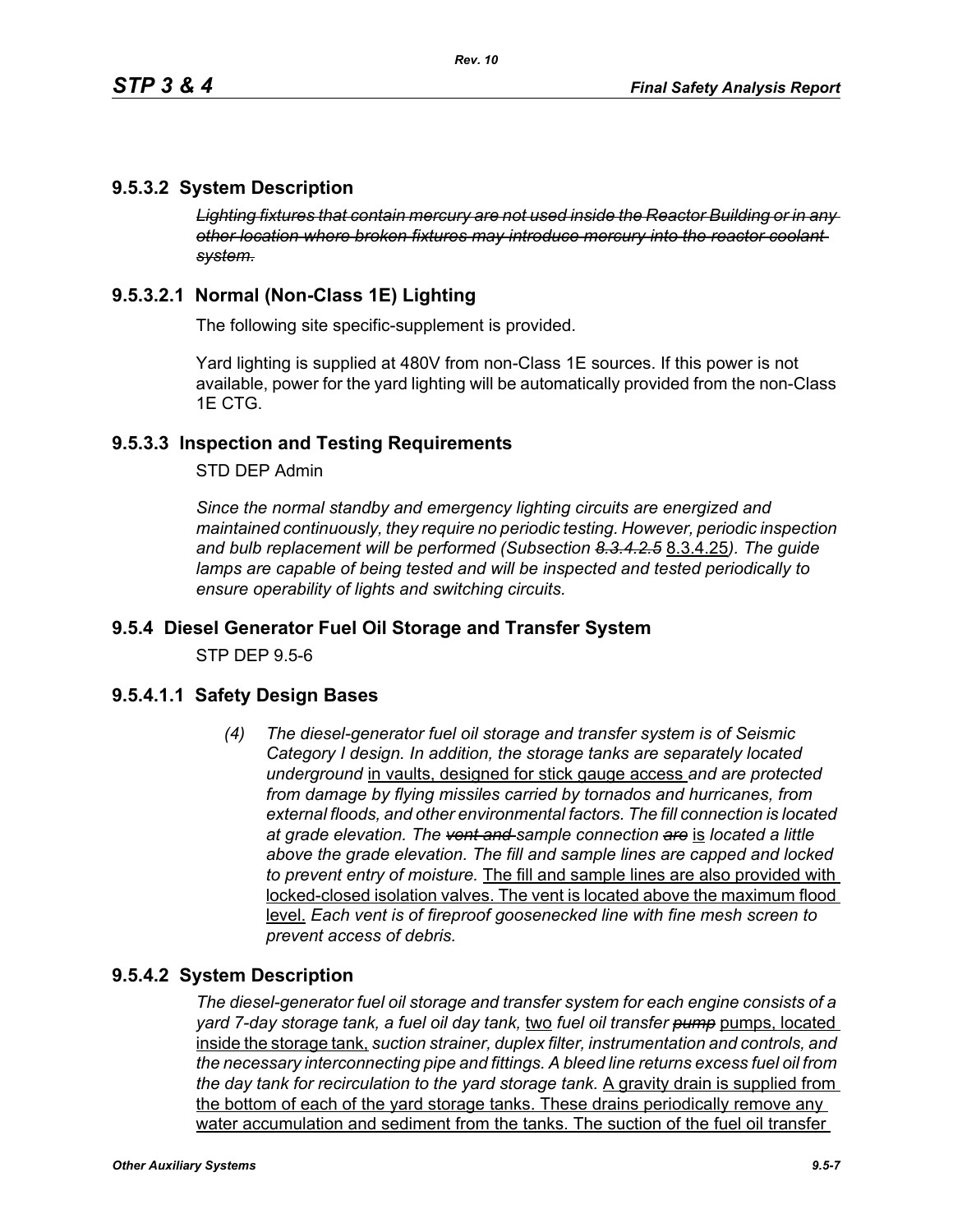pumps is elevated two to three inches above the tank low points to allow some tank volume for the settling of any water. *Day tank elevation is such that the engine fuel oil pump operates with flooded suction. The bottom of the day tank will never be lower than the pump suction centerline.*

#### **9.5.4.3 Safety Evaluation**

*The Seismic Category I portions of diesel-generator fuel oil piping will be* is *routed in tunnels between the storage tanks and the Reactor Building. The system will be* is *provided with a protection against external and internal corrosion. The buried portion of the* storage *tanks,* located in vaults, *and piping will be* are *provided with waterproof protective coating. and an impressed current-type cathodic protection, to control the external corrosion of underground piping system. The impressed current-type cathodic protection system will be designed to prevent the ignition of combustible vapors or fuel oil present in the fuel oil system, in accordance with Regulatory Guide 1.137, Paragraph C.1.g.*

#### **9.5.4.4 Tests and Inspections**

*Each fuel oil storage tank will be emptied and accumulated sediments be removed every 10 years to perform the ASME Section XI, Article IWD-2000 examination requirements.*

*In accordance with Regulatory Guide 1.137, periodic surveillance of cathodic protection for underground piping system will be provided, not to exceed a 12-month interval, to make sure that adequate protection exists. At intervals not exceeding 2 months, each of the cathodic protection rectifiers shall be inspected.* 

*New fuel oil will be tested for specific gravity, cloud point and viscosity and visually inspected for appearance prior to addition to ensure that the limits of ASTM D975 are not exceeded. Analysis of other properties of the fuel oil will be completed within two weeks of the fuel transfer.*

#### **9.5.5 Diesel-Generator Jacket Cooling Water System**

STD DEP 9.5-1

#### **9.5.5.4 Tests and Inspection**

*To ensure the availability of the diesel-generator cooling water system, scheduled inspection and testing of the equipment is performed in accordance with Regulatory Guide 1.108,* 1.9*, as part of the overall engine performance checks.*

## **9.5.10 Motor-Generator Set**

STD DEP 9.5-3

STD DEP 8.3-1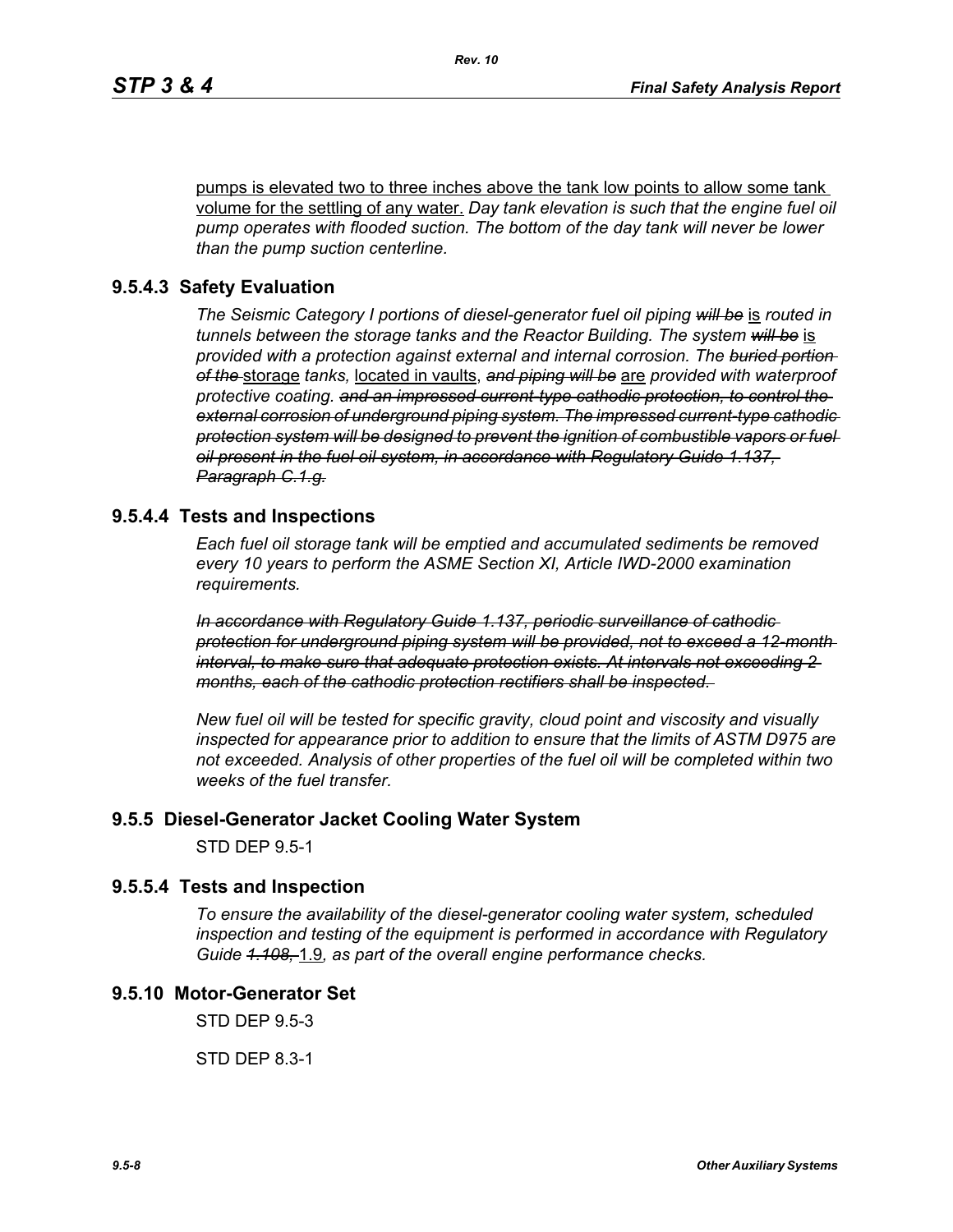# **9.5.10.2 System Description**

*Two MG sets are provided; each is connected to an independent 6.9* 13.8 *kV power bus. The individual power buses are separated from one another by unit auxiliary transformer* transformers *and circuit breakers. Each MG set is designed to provide constant voltage and constant frequency power to three adjustable speed drives (ASDs). These ASDs are the static converter devices which generate the appropriate variable voltage, variable frequency power to the connected RIPs.*

*Each MG set consists of the following components:*

- *(1) An induction motor.*
- *(2) A generator and excitation system. The exciter design is of brushless type.*
- *(3) A flywheel of appropriate moment of inertia to satisfy the pump speed coastdown requirements as specified in Subsection 9.5.10.1.*
- *(4) Control and protective circuits. The control circuit is designed to maintain generator output at a fixed voltage-to-frequency (V/f) ratio for optimum RIP speed modulation. Protective logic and circuits, monitoring instrument, annunciators, indicators, etc. are provided to protect the MG set components from being damaged by consequences of abnormal equipment operation.*

*The MG set does not interface directly with the ASD/RIP loads; it interfaces with the loads through three isolation* three vacuum circuit breakers (VCBs) and three ASD input *transformers*. *These isolation* Each VCB provides for automatic or manual disconnection of the associated ASD input transformer and ASD/RIP motor load from the generator power output. The ASD input *transformers provide two functions in the RIP power supply systems. They step down the MG set voltage output to the level compatible with the rectifier circuit* circuitry *in the ASD. Also, by phase-shifting the output of the three transformers by ±20 degrees among one another, a majority of the harmonic currents produced by the 6-pulse ASD converter is*are *canceled, thus preventing most of the negative-phase-sequence current from flowing back into the generator.*Also, by applying phase-shifting principles for the design of the ASD input transformers, the level of the harmonic currents produced by the three operating ASD converters are greatly reduced, as compared to the harmonic currents that would be produced by an equivalent single input transformer with an associated single 6-pulse type ASD converter design, thus minimizing the harmonic currents flowing back into the generator.

*The MG set will be started with no load. This is accomplished by first leaving all connected ASD loads in their tripped position* shutdown or tripped status. *The MG set motor is started by a control switch in the main control room, and accelerates directly to the rated speed. The connected ASD loads are then sequentially placed online by the control room operator through issuance of proper mode switch commands. The MG set output varies from no load to full load in accordance with the variable operating speed of the RIP's* RIPs . *Shutdown of the MG sets is the exact reverse of the startup.*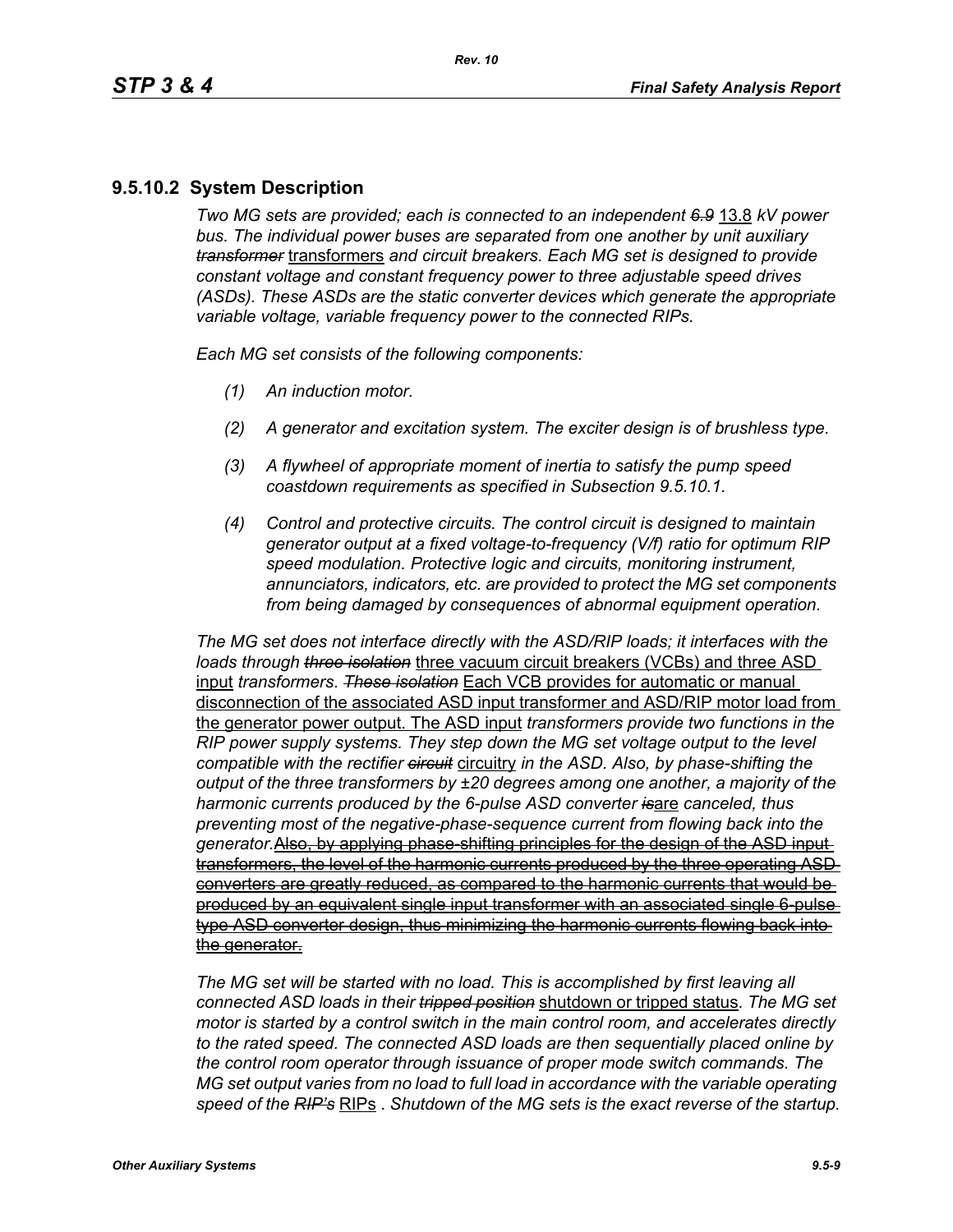# **9.5.11 Combustion Turbine/Generator**

STD DEP 8.3-1

# **9.5.11.1 Design Basis**

*The design bases of the equipment shall meet the following performance criteria:*

- *(1) The CTG unit shall automatically start, accelerate to required speed, reach nominal voltage and frequency, and begin accepting load within two* ten *minutes of receipt of its start signal.*
- *(2) The CTG shall be capable of being manually connected to SBO shutdown loads (via any one of the Class 1E diesel generator buses) from the main control room within ten minutes from the beginning of the event. The CTG shall also be capable of being manually connected to the Class 1E buses. However, the CTG shall not be normally connected to plant safety buses nor require any external AC power to operate. There shall be two circuit breakers (one Class 1E and one non-class 1E) in series between the bus automatically* connected to the *CTG and each Class 1E bus.*
- *(4) The CTG shall have an ISO rating (continuous rating at 15°C and at sea level* site conditions*) of at least 9* 20 *MW, with nominal output voltage of 6.913.8 kV at 60 Hz.*

# **9.5.11.2 System Description**

*The CTG is designed to supply standby power to selected loads on any two of the three turbine building (Non-Class 1E) 6.9 4.16 kV buses which carry the plant investment protection (PIP) loads during LOPP events. The CTG automatically starts on detection of a voltage drop of ≤70% on its preselected PIP buses. When the CTG is ready to*  load, if the voltage level is still deficient, power is automatically transferred to the CTG.

*Manually controlled breakers also provide the capability of connecting the combustion turbine generator to any of the 6.9 4.16kV Class 1E buses if all other power sources are lost. The reconfiguration necessary to shed PIP and connect the CTG to a preselected bus for emergency shutdown loads can be accomplished from the main control room within 10 minutes of the onset of a postulated station blackout event. Thus, the CTG meets the requirements for alternate AC (AAC) source (per Regulatory Guide 1.155) such that a station blackout coping analysis is not required. The additional connection capability for the remaining Class 1E buses enable the operator to start and operate redundant shutdown loads and other equipment loads if necessary.*

*(3) A reduction drive gear system between the turbine and generator.*Not Used.

# **9.5.12 Lower Drywell Flooder**

STD DEP 9.5-2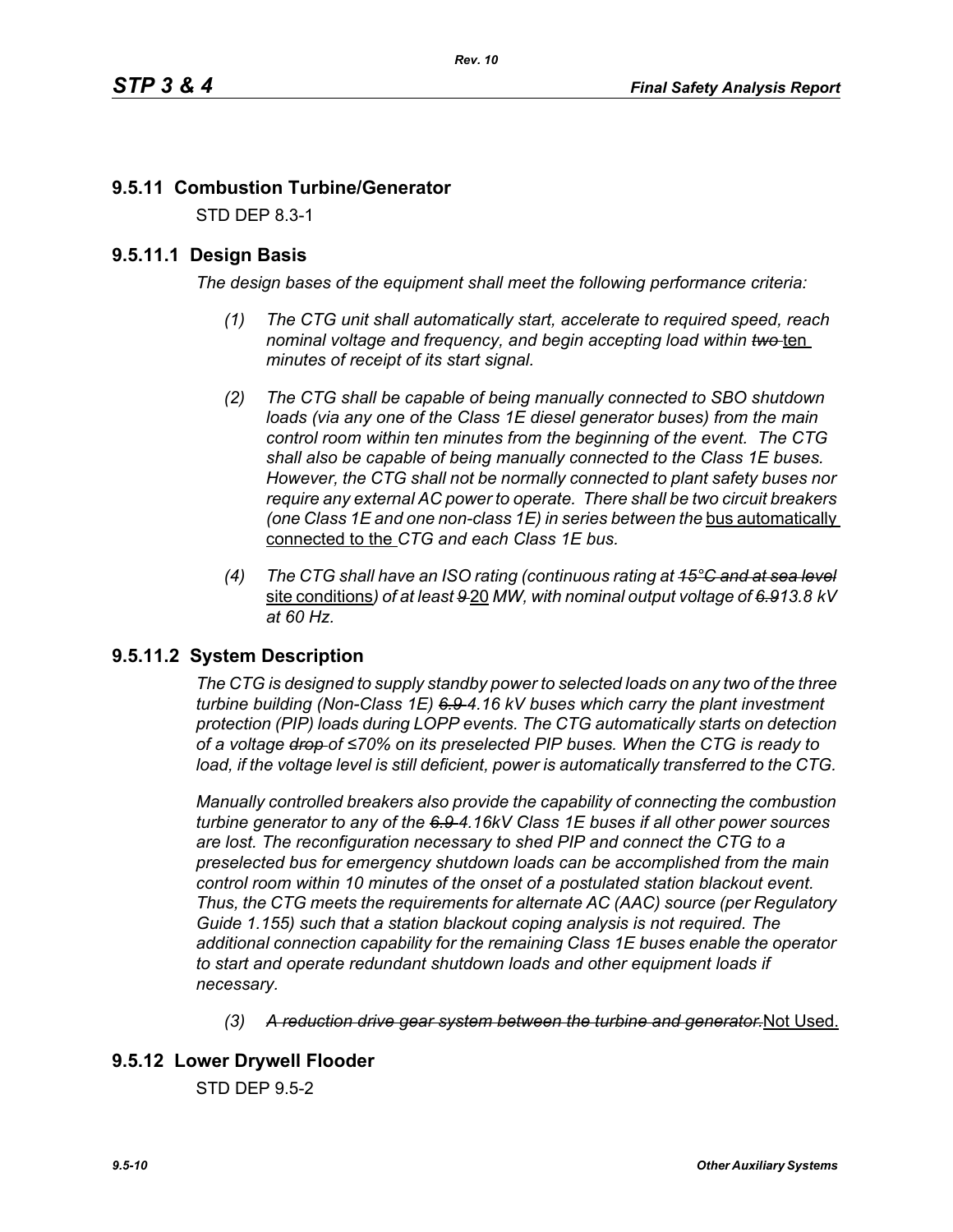## **9.5.12.1 Design Basis**

*The equipment shall meet the following performance criteria:*

- *(1) The LDF shall provide a flow path from the suppression pool to the lower drywell when the drywell air space temperature reaches 260°C.*
- *(7) The LDF shall distribute flow evenly around the circumference of the lower drywell.*

# **9.5.12.2 System Description**

*The LDF, shown schematically in Figure 9.5-3, provides a flow path for suppression pool water into the lower drywell area during severe accident scenario that leads to core meltdown, vessel failure, and deposition of molten corium on the lower drywell floor. Molten corium is a molten mixture of fuel, reactor internals, the vessel bottom head and control rod drive components. The flow path is opened when the lower drywell airspace temperature reaches 260°C*.

*The LDF consists of ten pipes that run from the vertical pedestal vents into the lower drywell. Each pipe contains* has an isolation valve and *a fusible plug valve connected to the end of the pipe that extends into the lower drywell by a flange. The fusible plug valves open when the drywell air space (and subsequently the fusible plug) temperature reaches 260°C*. *When the fusible plug valves open, a minimum of 10.5 L/s of suppression pool water will be supplied through each flooder pipe (105 L/s total) to the lower drywell to quench the corium, flood the lower drywell and remove corium decay heat, which is estimated at 1% of rated thermal power. The flow rate is based on a minimum hydrostatic head of 200 mm above the flooder pipe inlet centerline and takes the frictional losses through the flooder pipe and fusible plug valve into account.*

*The fusible plug valves are made from flanges welded to the end of the vent inside the lower drywell area. The inner diameter of the pipe is slightly enlarged to accommodate a stainless steel separation disk, an insulating disk and fusible metal. The stainless steel disk prevents suppression pool water from corroding the plug material. The insulating disk thermally insulates the fusible metal from the wetwell water to assure that the fusible metal is not cooled by wetwell water and prevented from melting during the severe accident high lower drywell temperature conditions. Teflon was selected for the insulating disk because it has a softening temperature of 400°C and a maximum continuous operating temperature of 288°C, both of which are above the plug melting temperature. Furthermore, teflon has high chemical resistance and will not adhere to the stainless steel plug or the fusible plug. The end of the fusible plug valve is covered with a plastic cover that has a low melting point. The purpose of the cover is to avoid corrosion of the fusible metal material and to assure that any toxic components from the fusible metal material that might be released do not escape into the lower drywell area during normal plant operation.* The fusible plug valves open fully, and stay open when the air surrounding the fusible plug valves reaches 260°C. Opening of the valves is triggered by a temperature sensitive fusible plug (or fusible link) that melts when the surrounding air in the lower drywell reaches the opening temperature of 260°C. The temperature sensitive fusible material is isolated from the thermal effects of the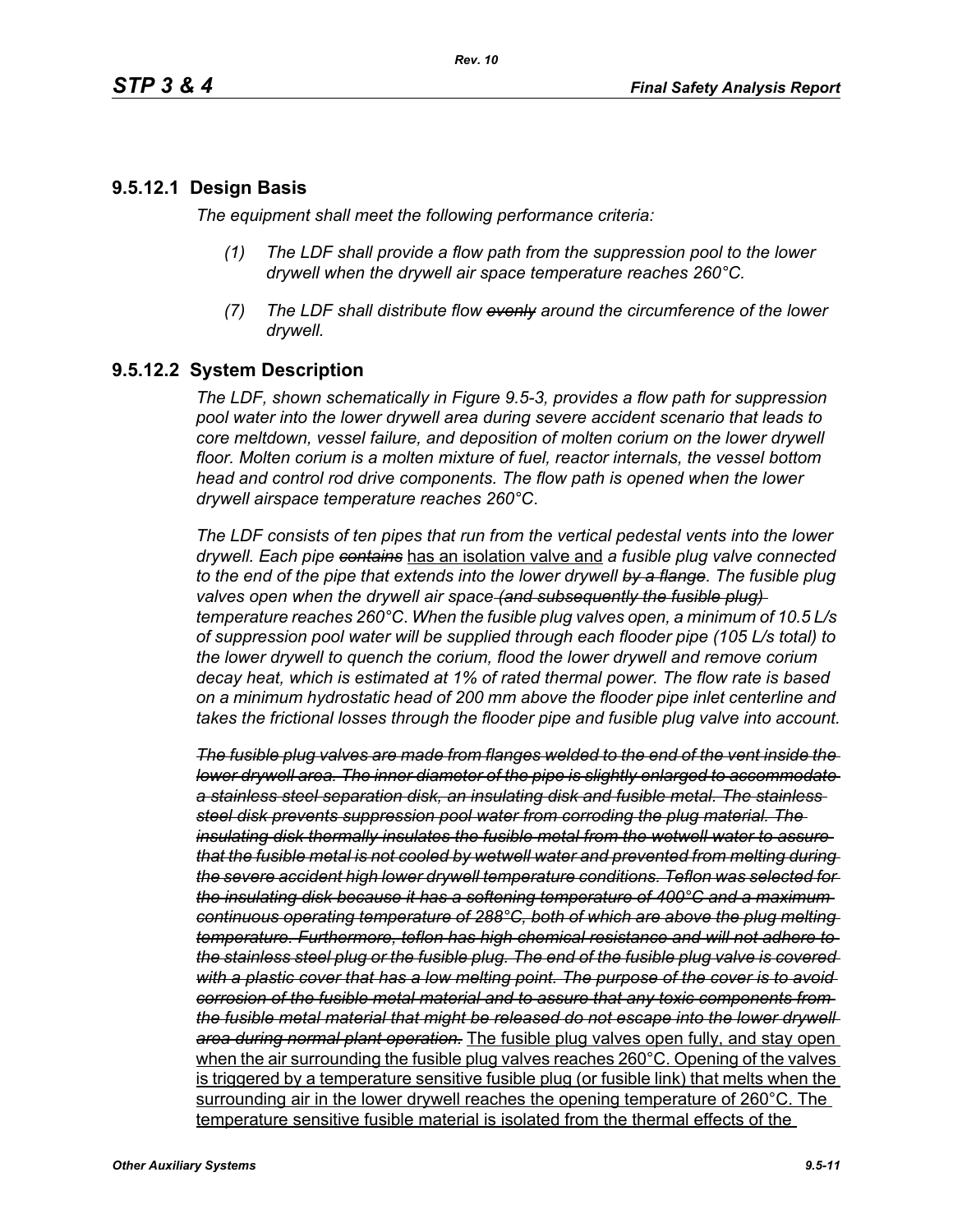suppression pool water inside the fusible plugs as required, to assure consistent operation when the 260°C opening temperature is reached. The fusible plug valves are not pressure relief valves. The pressure retaining portions of the fusible plug valves that contact the suppression pool water are made from stainless steel materials. The seals and gaskets used are compatible with suppression pool water at the design pressure and temperature listed in Subsection 9.5.12.3.1. The fusible plug valves have zero leakage under all operating and accident conditions, until the surrounding air temperature reaches 260°C. The temperature sensitive fusible material is protected or isolated, as required, from the following: moisture and humidity in the lower drywell, contact with personnel or equipment in the lower drywell, or release of any toxic components to the lower drywell (except during heat-up to 260°C).

#### **9.5.12.3 Safety Evaluation**

## **9.5.12.3.1 General Evaluation**

The fusible plugs are passive, safety-related components whose design function is to remain closed to maintain the suppression pool pressure boundary during all operating conditions, including a Design Basis Accident. They are non-ASME Code components due to their application and function to open during a Beyond Design Basis Accident at a set temperature (260°C).

*The fusible plug is required to open fully when the outer metal temperature of* air surrounding *the valve reaches 260°C during a severe accident and to pass a minimum of 10.5 L/s with 375 mm of water above the valve inlet* flange.

*A plastic cover on the valve outlet seals the valve from the intrusion of moisture that could cause corrosion of the fusible metal material. The plastic cover has a melting point below 130°C and greater than 70°C and is required to melt completely or offer minimal resistance to valve opening when the opening temperature is reached.*

#### **9.5.12.4 Testing and Inspection Requirements**

*No testing of the LDF system will be required during normal operation. During refueling outages, the following surveillance would be required:*

- *(1) During each refueling outage, verify that there is no leakage from the fusible plug valve flange or outlet when the suppression pool is at its maximum level*
- *(2) Once every two refueling outages, lower suppression pool water level or plug the flooder pipe inlet and replace two fusible plug valves. Test the valves that were removed to confirm their function. This practice follows the precedent set for inservice testing of Standby-Liquid Control System (SLCS) explosive valves in earlier boiling water reactors.*
- (2) Once every two refueling outages, two of the fusible plugs valves are tested to demonstrate proper opening function and triggering of the opening at the proper temperature. These tests may be performed together or separately, and the two fusible plug valves tested (or temperature sensitive materials) will be replaced.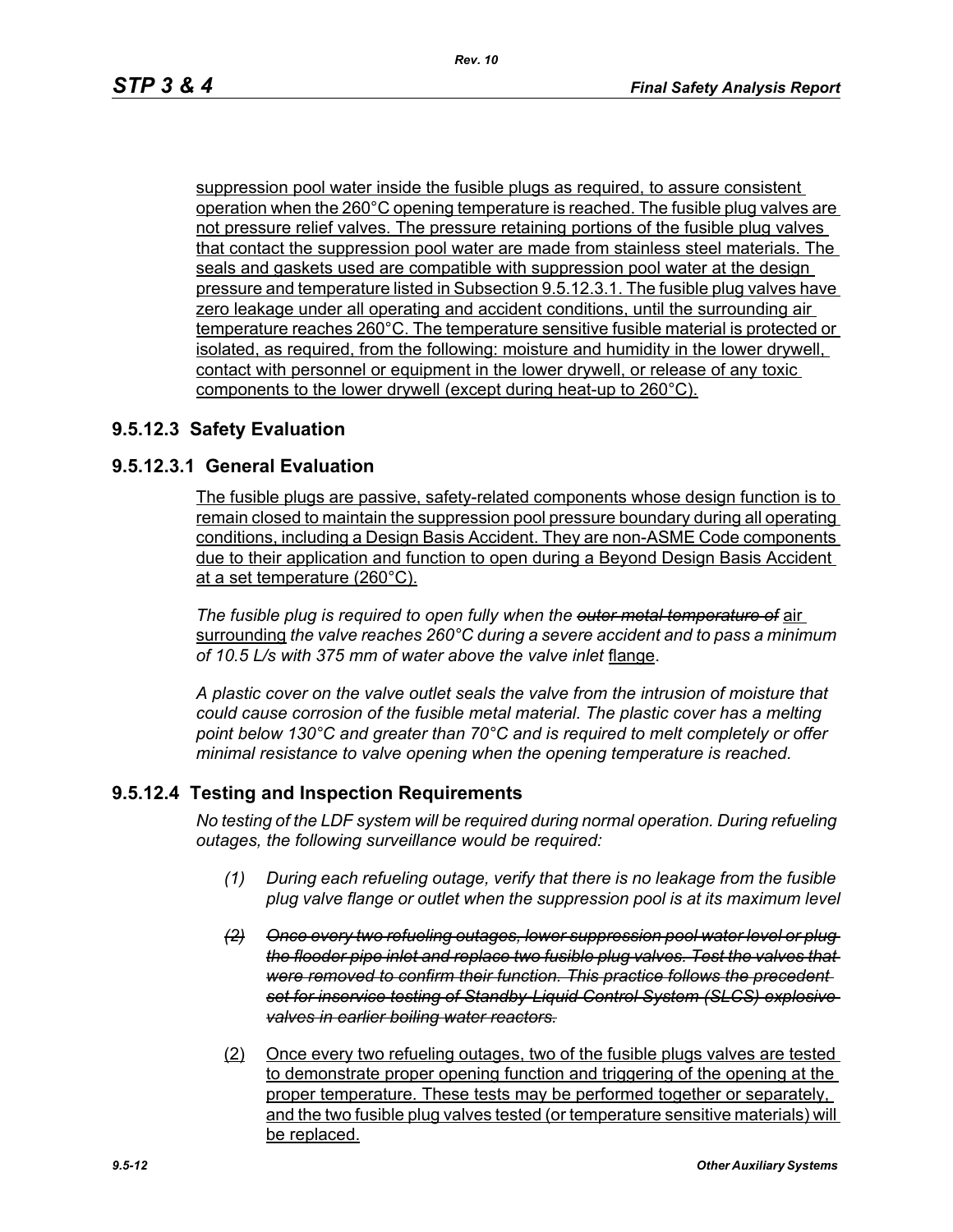# **9.5.13 COL License Information**

## **9.5.13.1 Contamination of the Diesel Generator Combustion Air Intake**

The following site-specific supplement addresses COL License Information Item 9.18.

Measures will be undertaken prior to and subsequent to testing of the diesel generators to restrict contaminating substances from the STP site which may be available to the diesel generator air intakes. (COM 9.5-3)

# **9.5.13.2 Use of Communication System in Emergencies**

The following standard supplement addresses COL License Information Item 9.19.

Procedure(s) for use of the plant communication system in emergencies including from RSS in the event of a main control room fire will be developed prior to fuel load. These procedures will be developed consistent with the plant operating procedure development plan in Section 13.5. (COM 9.5-4)

## **9.5.13.3 Maintenance and Testing Procedure for Communication Equipment**

The following standard supplement addresses COL License Information Item 9.20.

Procedure(s) for maintenance and testing of the plant communication systems will be developed prior to fuel load. These procedures will be developed consistent with the plant operating procedure development plan in Section 13.5. (COM 9.5-5)

#### **9.5.13.4 Use of Portable and Hand Light in Emergency**

The following standard supplement addresses COL License Information Item 9.21.

The design of the lighting system complies with BTP CMEB 9.5-1, position C.5.g (1) and (2) as discussed below.

Suitable fixed and portable emergency lighting devices are available as follows:

- (1) Fixed self-contained lighting consisting of fluorescent or sealed-beam units with individual 8-hour minimum battery power supplies are available in areas that must be manned for safe shutdown and for access and egress routes to and from all fire areas. Safe shutdown areas include those required to be manned if the control room must be evacuated.
- (2) Suitable sealed-beam battery-powered portable hand lights are available for emergency use by the fire brigade and other operations personnel required to achieve safe plant shutdown.

#### **9.5.13.5 Vendor Specific Design of Diesel Generator Auxiliaries**

The following standard supplement addresses COL License Information Item 9.22.

The as-built diesel generator support systems (i.e., the Diesel Generator Fuel Oil System, the Diesel Generator Cooling Water System, the Diesel Generator Starting Air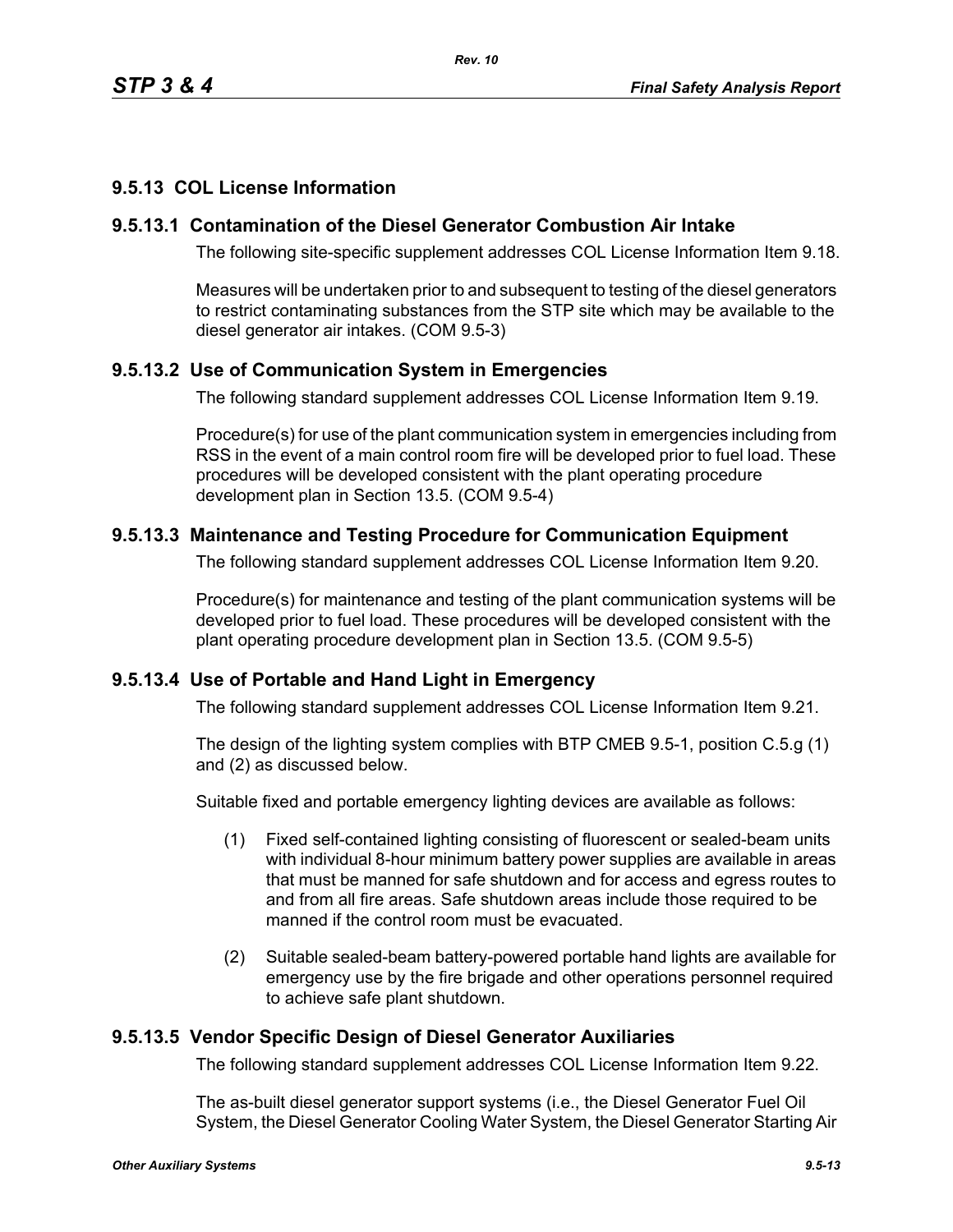*Rev. 10*

System, the Diesel Generator Lubrication System, the Diesel Generator Combustion Air Intake and Exhaust System) will be reviewed for any differences in design from those discussed in Subsections 9.5.4 through 9.5.8 of the reference ABWR DCD, respectively. The FSAR will be updated in accordance with 10 CFR 50.71(e) to identify any departures. (COM 9.5-6)

In accordance with 10 CFR 50.71(e), the FSAR will be updated to provide the following as-built information:

- (1) Not Used
- (2) Provision for stick gauges on fuel storage tanks for the Diesel Generator Fuel Oil Storage and Transfer System.
- (3) A description of engine cranking devices for the Diesel Generator Starting Air System (Subsection 9.5.6.).
- (4) Duration of cranking cycle and number of engine revolutions per start attempt for the Diesel Generator Starting Air System (Subsection 9.5.6.).
- (5) Lubrication system design criteria (pump flows, operating pressure, temperature differentials, cooling system heat removal capabilities, and electric heater characteristics) for the Diesel Generator Lubrication System (Subsection 9.5.7.).
- (6) Selection of a combustion air flow capacity sufficient for complete combustion in the Diesel Generator Combustion Air Intake and Exhaust System (Subsection 9.5.8.).
- (7) Volume and design pressure of air receivers (sufficient for 5 start cycles per receiver) for the Diesel Generator Starting Air System (Subsection 9.5.6.).
- (8) Compressor size (sufficient discharge flow to recharge the system in 30 minutes or less) for the Diesel Generator Starting Air System (Subsection 9.5.6.).

#### **9.5.13.6 Diesel Generator Cooling Water System Design Flow and Heat Removal Requirements**

The following standard supplement addresses COL License Information Item 9.23.

In accordance with 10 CFR 50.71(e), the FSAR will be updated to provide the following as-built information: the design flow and heat removal requirements for the Diesel Generator Cooling Water System (Subsection 9.5.5.), including the design heat removal capacities of all the coolers and heat exchangers in the system. (COM 9.5-7)

In accordance with 10 CFR 50.71(e), the FSAR will be updated to provide the following as-built information: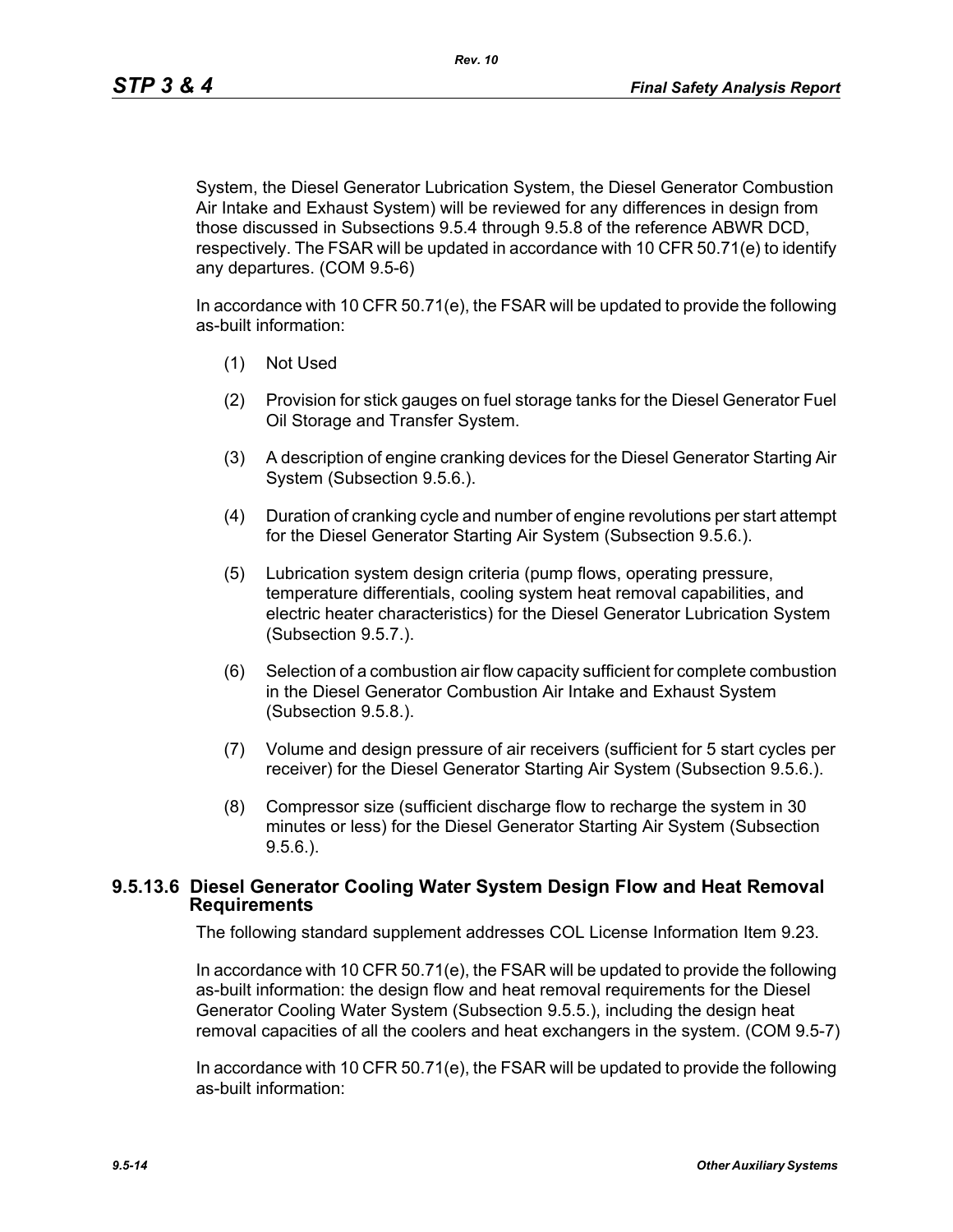- (1) Type of jacket water circulating pumps (i.e., motor-driven or others) (Subsection 9.5.5).
- (2) "Amot" brand or equal type of temperature sensor (per NUREG/CR-0660, Page V-17, Recommendation under Item 4).
- (3) Expansion tank capacity (Subsection 9.5.5).
- (4) NPSH of jacket water circulating pump (Subsection 9.5.5).
- (5) Cooling water loss estimates (Subsection 9.5.5).

## **9.5.13.7 High Energy Piping Penetration Seals**

The following site-specific supplement addresses COL License Information Item 9.24.

STP high energy piping penetrations through 3-hour fire rated walls will be provided with 3-hour fire-rated penetration seals in accordance with a nationally recognized laboratory tested and approved assemblies. Actual construction of a specific tested penetration seal assembly will be made after field verification of the dimensions, configuration, and orientation of the as-constructed penetration with all penetrating pipes and other commodities identified.

Tested penetration seal assembly design ratings normally include sealing product qualifications for high temperature exposure and some limited lateral movement of the penetrating items. For high energy piping penetrating fire barriers, fire rated boot seals with annular thermal insulation for high temperature pipe applications that include lateral or axial movement may be used.

Should the criteria requirements for the specific penetration seal exceed the design ratings of the tested assembly, a substitute will be adequate to withstand the hazards associated with the area, based on an equivalency engineering evaluation established by a qualified fire protection engineer. Fire endurance and performance qualification testing of the products, assembly or portions thereof may be performed to support the equivalency engineering evaluation. Appropriate test methodology and acceptance criteria will be established for the proposed equivalent penetration seal assembly construction. ASTM E 814 Standard Test Method for Fire Tests of Through-Penetration Fire Stops, 1994 edition and NFPA 251 Standard Methods of Tests of Fire Resistance of Building Construction and Materials, 2006 edition will be used as appropriate. STP structural fire barriers and penetration fire barriers testing and qualifications, fire endurance testing methods and acceptance criteria are consistent with Regulatory Position C.4.2.1.5 in RG 1.189, Revision 1.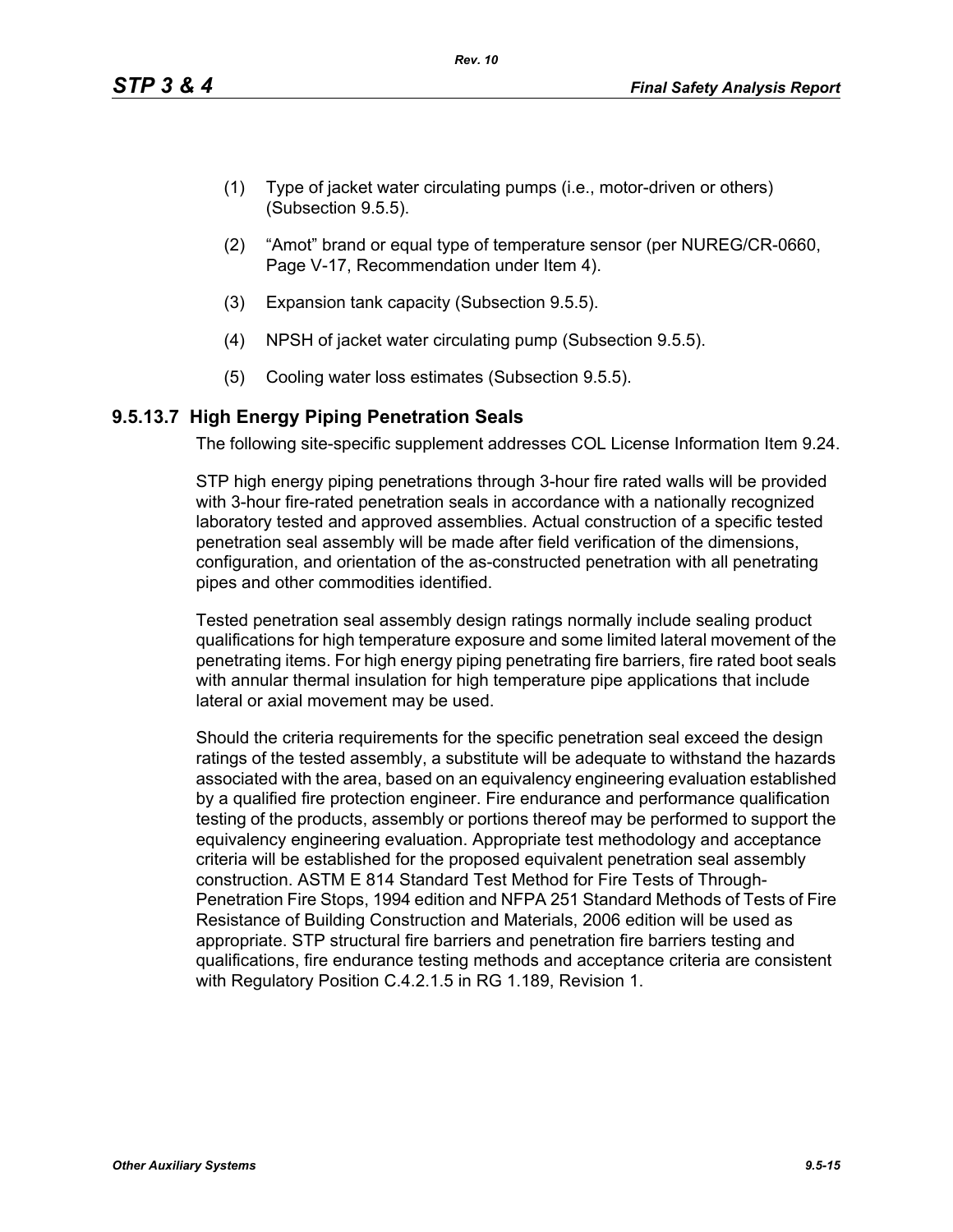# **9.5.13.8 Diesel Generator Requirements**

The following site-specific supplement addresses COL License Information Item 9.25.

- (1) Diesel Generator procedures will be provided that require loading of the engine up to a minimum of 40% of full load (or lower per manufacturer's recommendation) for 1 hour following up to 8 hours of continuous no-load or light-load operation. (COM 9.5-8)
- (2) The vendor-specific design for the Diesel Generator Starting Air System will be reviewed to assure it meets NUREG/CR-0660 Recommendations 2.a and 2.b. All contactors and relays will have dust tight enclosed contacts of the bifurcated type as manufactured by Struthers-Dunn or equal. All contactors and relays for the Diesel Generator equipment will be enclosed in dust-tight steel cabinets having fully gasketed doors and other openings. Other equipment which may have louvers for ventilation, such as the static exciter cabinets, will also have dust-tight gasketed doors and filter equipped louvers of sufficient number for proper cooling and protection of the field flasher contacts.

STP will adhere to NUREG/CR-0660 Recommendation 2.d by periodically wetting the ground where construction work is being done adjacent to an operating power plant to reduce blowing dust and dirt.

STP will adhere to NUREG/CR-0660 Recommendation 5 by using concrete or masonry type paint on the floors of all rooms of the Diesel Generator units which may house any electrical contactors, relays, circuit breakers or other devices having electrical contacts which are part of the Diesel Generator systems. (COM 9.5-9)

#### **9.5.13.9 Fire Protection Program for Protection of Special Fire Hazards Exposing Areas Important to Safety**

The following site-specific supplement addresses COL License Information Item 9.26.

Applicable fire protection program elements for the Main Transformer, Equipment Entry Lock, Fire Protection Pump House and Ultimate Heat Sink comply with Regulatory Position C.7 in RG 1.189, Revision 1. Applicable fire protection program elements include, but are not limited to, the control of combustibles, incorporation of fire protection systems and features into the facility design, fire related administrative controls and pre-installation and post-installation inspections and testing.

(1) Outdoor oil-filled main transformers have oil spill confinement features or drainage away from the buildings. Transformers are located at least 50 feet from the building, or building walls within 50 feet of oil-filled transformers have no openings and have a fire resistance rating of at least 3 hours. Flammability rating of the transformer oil is the best available in the industry. Oil-filled transformers are also protected by a fixed deluge water spray system in accordance with NFPA 15, Water Spray Fixed Systems for Fire Protection.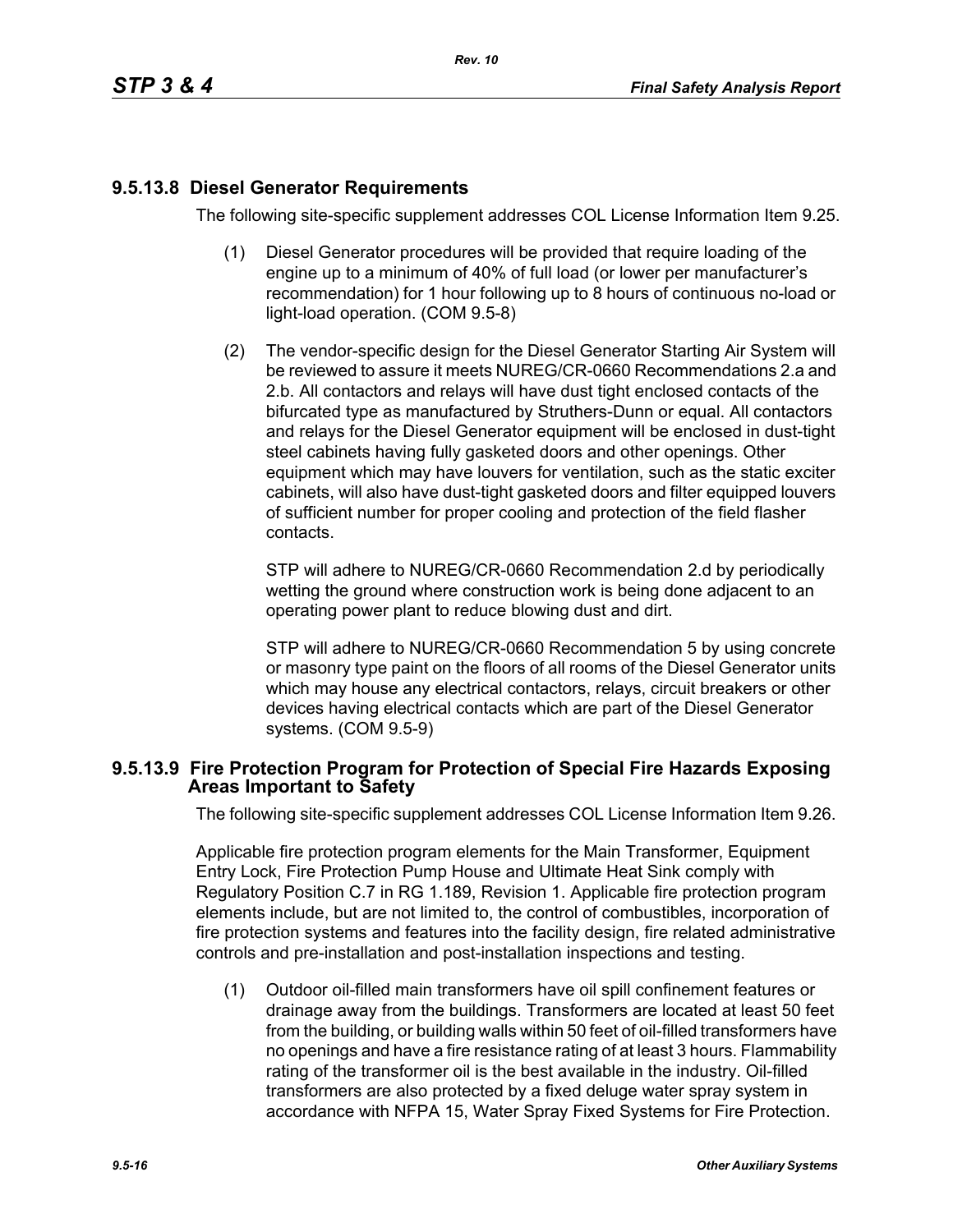- (2) Equipment Entry Lock or Large Component Entrance Building, shown in ABWR DCD Figure 1.2-8, Reactor Building Arrangement Plan at Elevation 12300mm, is a 3-hour fire resistant structure adjacent to but independent from the Reactor Building. The airlock door between the Equipment Entry Lock and the Reactor Building is airtight and fire resistant. The Large Component Entrance Building is protected by fire detection and alarms to annunciate a fire condition at the Main Control Room and automatic water sprinkler. Fire administrative controls will be implemented for access control and combustible storage in the building to assure that in-situ combustible loading is negligible and transient combustibles are reduced. Administrative Controls prevent potential ignition sources.
- (3) The Fire Protection Pump House is located remote from any structures onsite and is therefore protected from the effects of a fire, should it occur. The electric motor-driven fire pump is separated by a 3-hour fire barrier from the diesel engine-driven fire pump installation, so the fire pumps are not subject to a common failure due to a single fire event inside the pump house. The fire protection pump house is protected by automatic water sprinklers, in addition to a fire detection and alarm system that annunciates a fire event in its incipient stage in the Control Room. Fire pumps installation and postinstallation periodic inspections and testing comply with Regulatory Position 3.2.2 in RG 1.189, Revision 1 and applicable NFPA Standards.
- (4) The Ultimate Heat Sink (UHS) consists of three redundant trains of counterflow mechanically induced draft cooling towers. The cooling towers have a substantial reinforced concrete housing construction with noncombustible fill. The cooling towers are located with a significant physical separation distance from any structures onsite so that the UHS will not see the impact of a fire, should it occur. Wildfire hazards do not exist at the STP 3 & 4 site. Fire protection of the UHS is in accordance with NFPA 214, Standard for Water-Cooling Towers. The RSW pump house is provided with area fire detection in accordance with NFPA 72, National Fire Alarm Code, with manual fire protection provided by portable fire extinguishers located and installed per NFPA 10, Standard for Portable Fire Extinguishers. Additional manual fire fighting protection is also provided by area yard hydrants located and installed per NFPA 24, Standard for the Installation of Private Fire Service Mains and Their Appurtenances.

See Subsection 9.5.13.18 for discussion of safe shutdown following a complete burnout of a fire area/division.

#### **9.5.13.10 HVAC Pressure Calculations**

The following standard supplement addresses COL License Information Item 9.27.

HVAC systems described in ABWR DCD Subsection 9.5.1.1.6 are designed with features for the dual purpose of HVAC and smoke control. The building HVAC system, when operating in smoke removal mode, is designed and calculated to achieve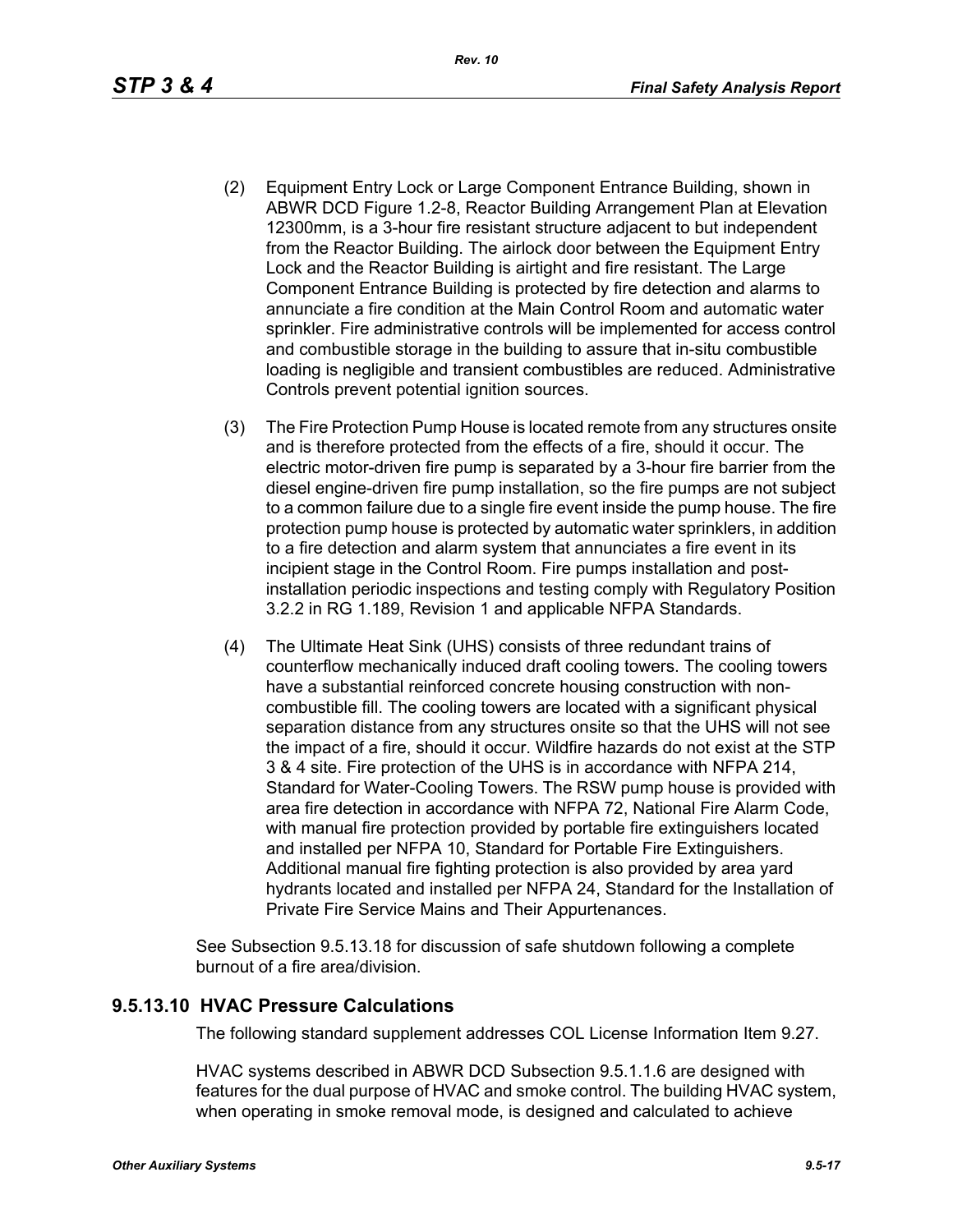directional flows into the smoke removal path in order to preclude migration of products of combustion into clean areas external to the fire-affected area.

The method described in Appendix A of NFPA 92A will be used to determine the required differential pressure value during the detailed design phase. (COM 9.5-10)

A pre-operational test procedure and acceptance criteria, as recommended in NFPA 92A Chapter 4 to confirm the capability of the smoke control mode of the HVAC systems as designed and calculated will be developed. Pre-operational testing of HVAC systems, that includes verification of its performance and confirmation of the required differential pressure in smoke removal mode will be performed prior to fuel load. (COM 9.5-17)

## **9.5.13.11 Plant Security Systems Criteria**

The following site-specific supplement addresses COL License Information Item 9.28.

The evaluation to ensure that the plant security system design does not create the potential for adverse impacts on plant operations, testing, and maintenance and that communications coverage with security alarm stations, is accomplished as a component of the in-process engineering design effort and specification development for the plant security systems.

This evaluation will depend in part on a program for issuance and control of vital area keys to those operations personnel relied upon for unrestricted plant access for both normal and emergency local operation including access by members of the fire brigade. When necessary, operations personnel provided vital area keys are available to support other departments in achieving timely access for emergency maintenance, testing and health physics activities.

Communications coverage from all areas of the nuclear island to the central and secondary alarm stations will be evaluated and, to the extent practical, provided. Based on STPNOC experience with Unit 1 & 2 there are a limited number of areas, such as high radiation areas or inside the inerted primary containment, where communications coverage is not practical. (COM 9.5-16).

Relevant design provisions include:

- **The potential for use of portable security radios to interfere with plant monitoring** equipment or for electromagnetic interference to adversely impact the as-built security alarm or access systems is addressed as part of the comprehensive Electromotive Compatibility (EMC) compliance plan discussed in Tier 1 Section 3.4.B and associated ITAAC in Table 3.4, Design Commitment No. 12.
- The STP 3 & 4 design utilizes the alternate AC combustion turbine generator (CTG) to provide emergency backup power to security lighting in the minimum isolation zone and the protected area. The CTG and related auxiliaries, including fuel oil tanks, are located wholly within the protected area and are therefore not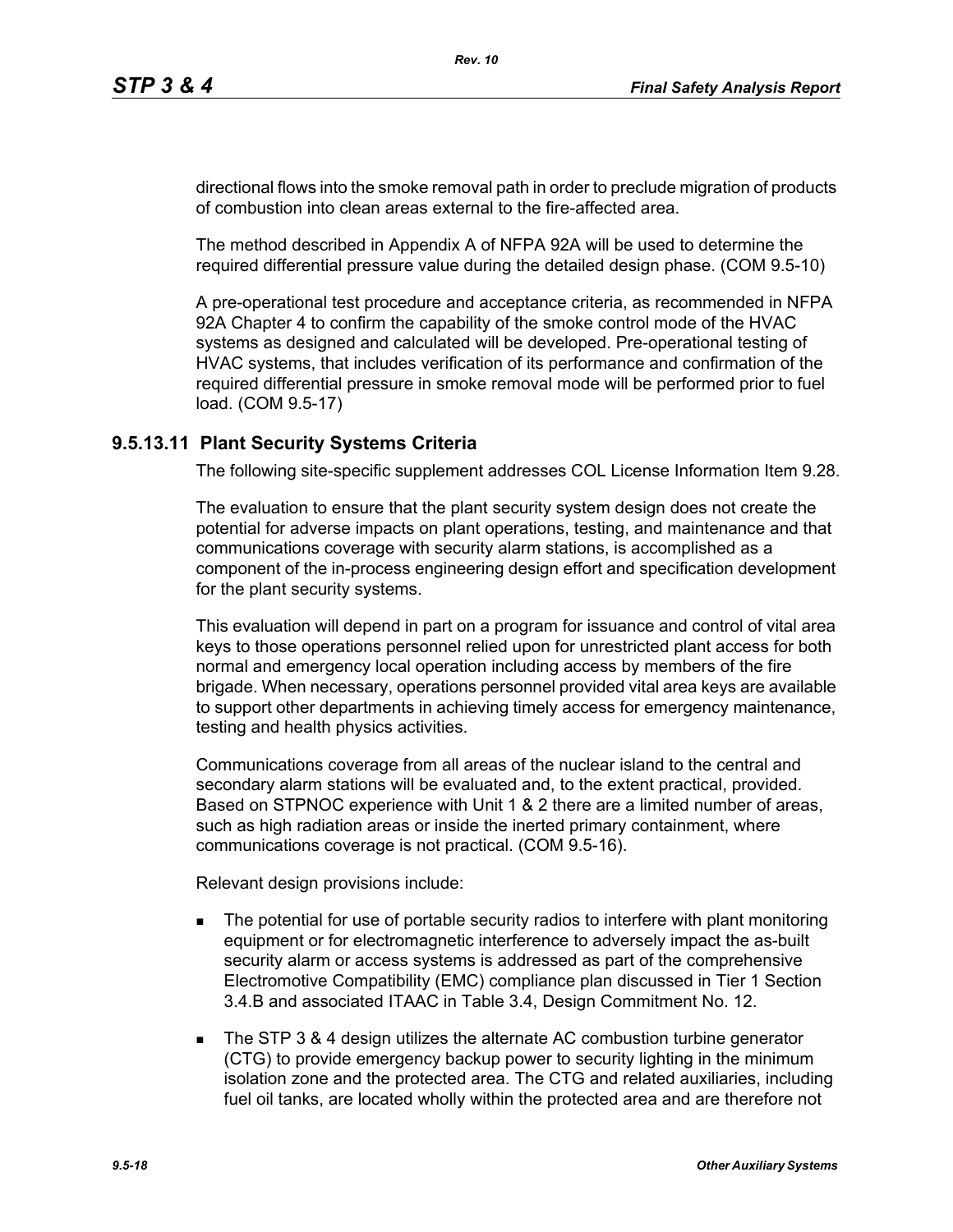subject to sabotage from outside the protected area. No additional evaluation is required.

# **9.5.13.12 Not Used**

## **9.5.13.13 Diesel Fuel Refueling Procedures**

The following standard supplement addresses COL License Information Item 9.30.

Procedures to verify that the day tank is full prior to refilling the storage tank will be developed following procurement of equipment but prior to fuel load. This procedure will reduce the possibility of sediment obstruction of fuel lines and harmful impacts on diesel generator operation. (COM 9.5-11)

## **9.5.13.14 Portable and Fixed Emergency Communication Systems**

The following site-specific supplement addresses COL License Information Item 9.31.

The design of the portable radio communication system and the fixed emergency communication system complies with BTP CMEB 9.5-1, position C.5.g (3) and (4) as discussed below.

Emergency communications for STP 3 & 4 are discussed in the Emergency Plan. The communication system is designed in such a way that at any given moment, adequate onsite and offsite portable and fixed communication means are available for both normal and emergency conditions. The STP 3 & 4 communication system consists of the following systems and special equipment and communication lines:

#### *Telephone System*

This system provides a means for routine and emergency communications between plant personnel, and with outside agencies for safe plant operation, fire fighting administration, and shutdown of the plant. Includes onsite PBX (private branch exchange) telephone system, private business lines, trunk connections with local telephone utility central office, multiplexed telephone circuits through the CenterPoint Energy private regional microwave system, two EPBX (electronic private branch exchange) switching facilities in Nuclear Support Center (NSC) and the Emergency Operations Facility (EOF). Each fire area containing safe shutdown equipment shall, as a minimum, have one fixed telephone.

#### *Portable Radio Communications System*

This system is comprised of two way radio and radio paging systems. The two way radio system provides wireless communications within the plant, and with offsite agencies for safe operation, fire fighting, security, administration, and shutdown of the plant. The radio paging system provides radio paging to individuals or groups in one or more or all plant areas simultaneously. The plant portable radio communications system interfaces with the security system by providing communications for various security areas at the plant. Design of the plant portable radio communications system precludes interference with the communication capabilities of the plant security force.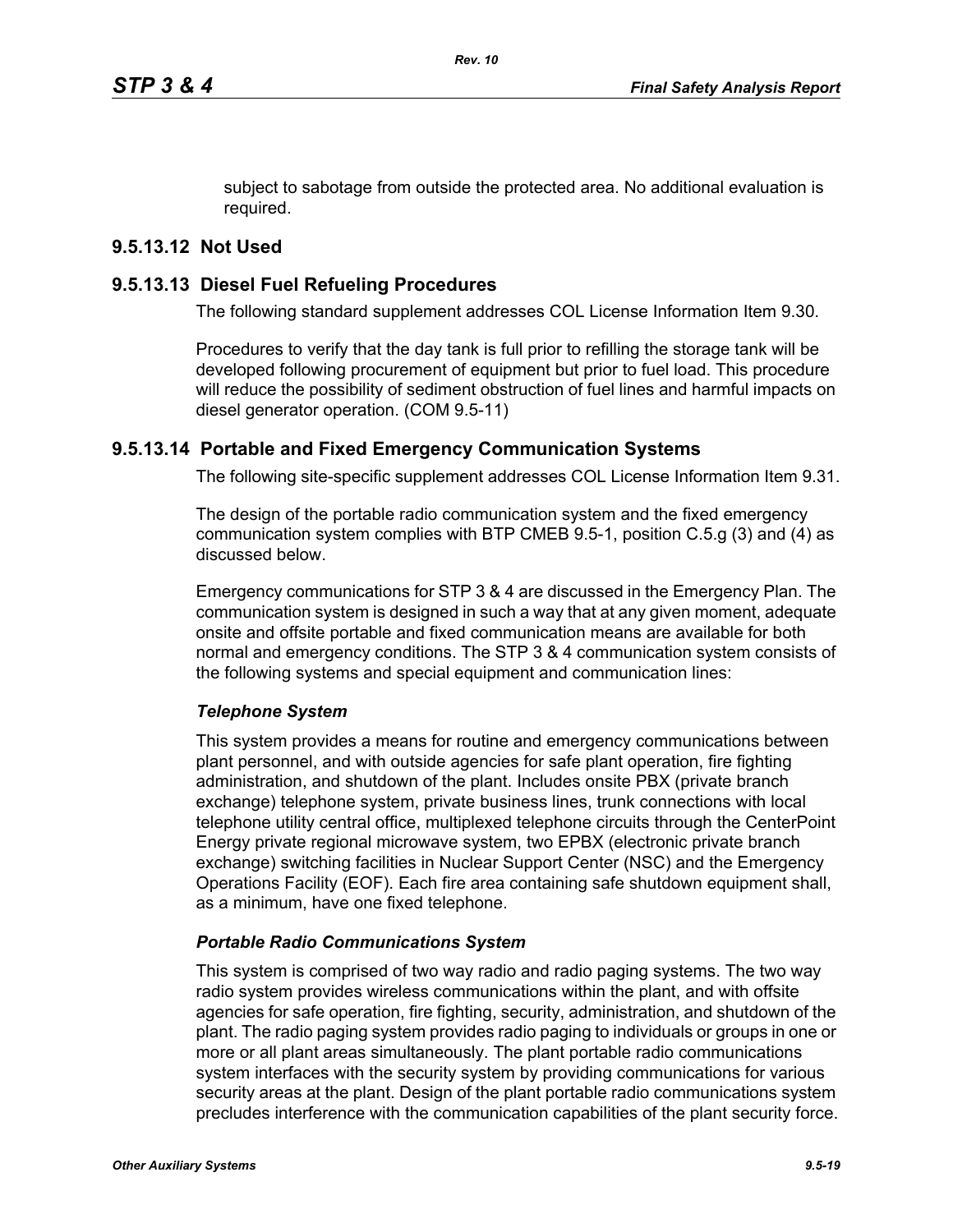The two way radio system consists of repeater base stations, control base stations, mobile radio units, hand-held portable radio units, and a lossy loop antenna system. A lossy loop antenna system is provided for radio coverage within power block buildings. In the event of major failure of any repeater, a talk-around channel is provided on control base stations, mobile units, and hand-held portables. This allows limited direct unit-to-unit communication between control bases, mobile units, and portables. Portables that must be used in high noise level areas (90 db ambient) are provided with a jack, plug, and noise cancelling headsets. Fixed repeaters installed to permit use of portable radio communication units are protected from exposure fire damage.

The radio paging system consists of paging transmitters, counter top paging terminal, and portable pocket pagers. Lossy loop antennas and repeaters are utilized to provide paging coverage within the power block. A paging call can be initiated by an attendant through a countertop paging terminal. In addition, a paging terminal telephone interface allows designated individuals with specified telephone instruments the capability to select and call any pocket pager unit.

#### *Microwave System Interface*

Microwave equipment at STP 3 & 4 is part of the system wide Reliant Energy Microwave System. The microwave system provides offsite access to Reliant Energy telephone system, dispatcher, corporate offices, paging system; and to outside agencies. It interfaces with the STP 3 & 4 telephone system, selected dedicated lines and two-way radio system.

#### *Public Addressing (PA) Paging/Alarm System*

This system provides a means for plant wide broadcasting of routine and emergency information, such as fire alarms, the Reactor Containment Building (RCB) evacuation alarm, and the Perimeter Evacuation or Radiation Emergency Alarm. PA system (see Subsection 9.5.2.2.1) may be accessed from any Operator Communication Panel (OCP) or any plant telephone by using a valid authorization code. Plant emergency and fire alarm signals are routed through the PA system. Designated alarm actuation pushbuttons are provided on OCPs.

#### *Maintenance Jack System (DC/Sound-Powered)*

This system provides for communication among personnel performing periodic maintenance, emergency safe shutdown and fire fighting operations. This is accomplished through the location of maintenance jack stations at selected locations throughout the plant. Each jack station consists of two or three jacks for use with electrosound telephones and one jack that is reserved for sound powered telephones. A sectionalizing panel is provided in the control room of each unit to patch phone jacks together to establish communications between areas as necessary. Each fire area shall, as a minimum, have one sound powered phone jack.

#### *Refueling Communications System*

This system provides a direct and exclusive means of communications between the control room operator and designated points in the Fuel Handling and Reactor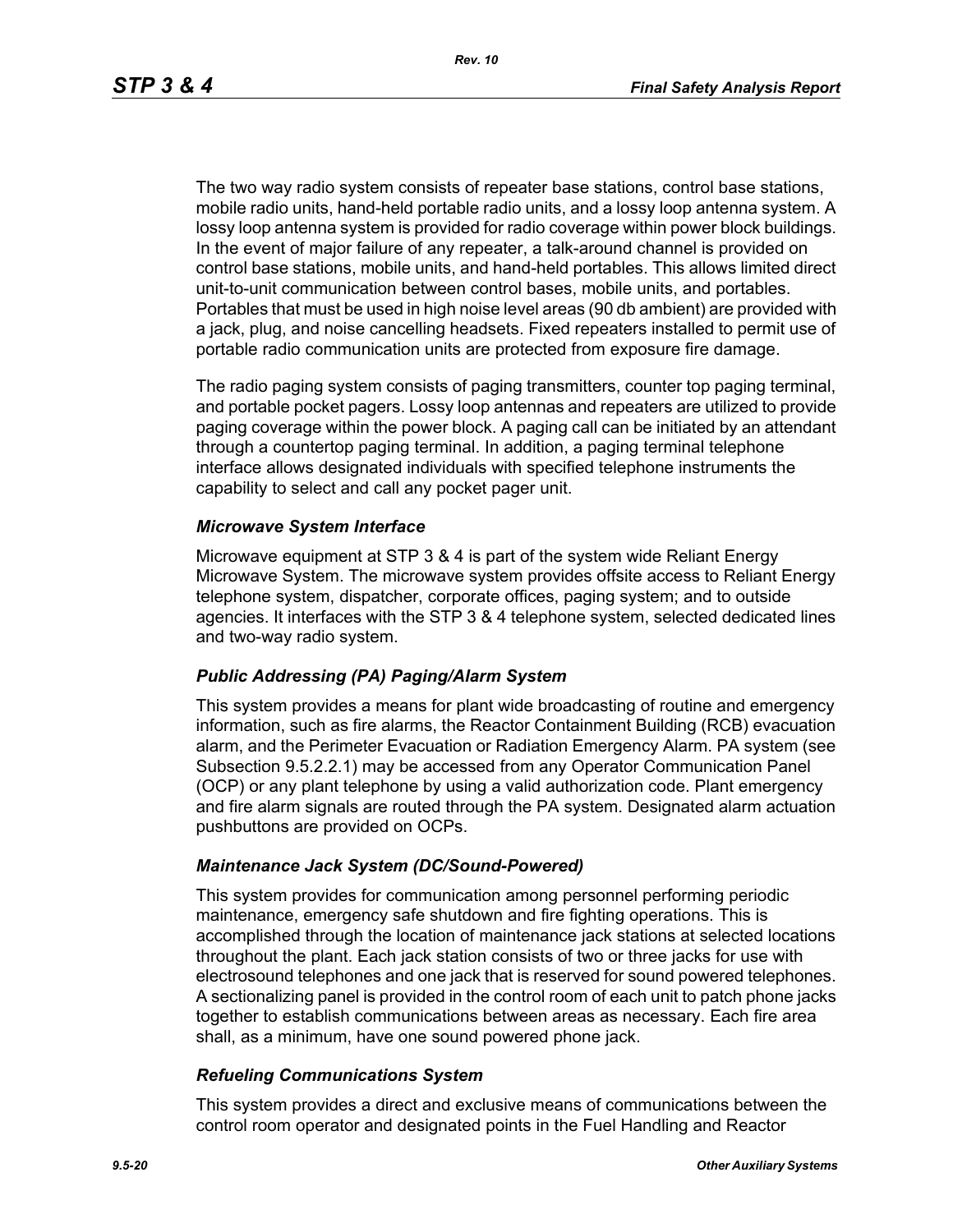Containment Buildings during fueling and refueling operations. Primary communications for fueling and refueling activities is by wireless headset system. Two DC-powered jacks and sound-powered circuit similar to the maintenance jacks are available at each station for backup. Telephone circuits and two-way radios are also usable if needed for refueling communications.

#### *Operator Communications Panel Consoles (OCP)*

OCPs provide plant operators with access to onsite/offsite telephone systems, twoway radio channels, radio pager system, activation of the plant emergency and fire alarm signals, and the public address system. OCPs are installed in the control rooms, auxiliary shutdown panel rooms, operation support centers, technical support centers, emergency operations facility, security force supervisor's office, simulator, maintenance office facility, and central and secondary alarm stations. The OCPs located in the central and secondary alarm stations support normal day-to-day and emergency communications requirements by providing security operators with access to onsite/offsite telephone systems, radio channels assigned to security, and the PA paging system.

#### *Special Service Telephone Lines*

This system provides offsite direct access to NRC, state and county authorities, and to other nuclear plants during declared emergency. These telephone lines bypass the onsite PBX system and routed directly to specific telephones located in critical areas of the plant and support facilities. Special service (emergency) telephones are colorcoded ("Red Phone") to distinguish them from normal telephones. Special Service Telephone Lines include the following: Emergency Notification System (ENS) – a telephone circuit provided by the NRC for notification of the declared emergency and to maintain voice communication with the NRC operations center; Health Physics Network (HPN) - a telephone circuit provided by the NRC for communications with the NRC Health Physics Section and /or other nuclear power plants during a declared emergency; State/County ringdown line – provided to notify State and County officials of a declared emergency.

#### **9.5.13.15 Identification of Chemicals**

The following site-specific supplement addresses COL License Information Item 9.32.

For those fire areas utilizing liquid insulated transformers, features will be provided to prevent the insulating liquid from becoming an unacceptable health hazard to workers in the event of release of the material to the building environment. (COM 9.5-12)

There are no chemical storage areas in the Reactor or Control Buildings, except small quantities of chemicals, operations and maintenance consumables, may be stored in listed or approved cabinets and containers for immediate use. The type and location of those materials will be identified and incorporated in the final Fire Hazards Analysis prior to fuel load. (COM 9.5-13)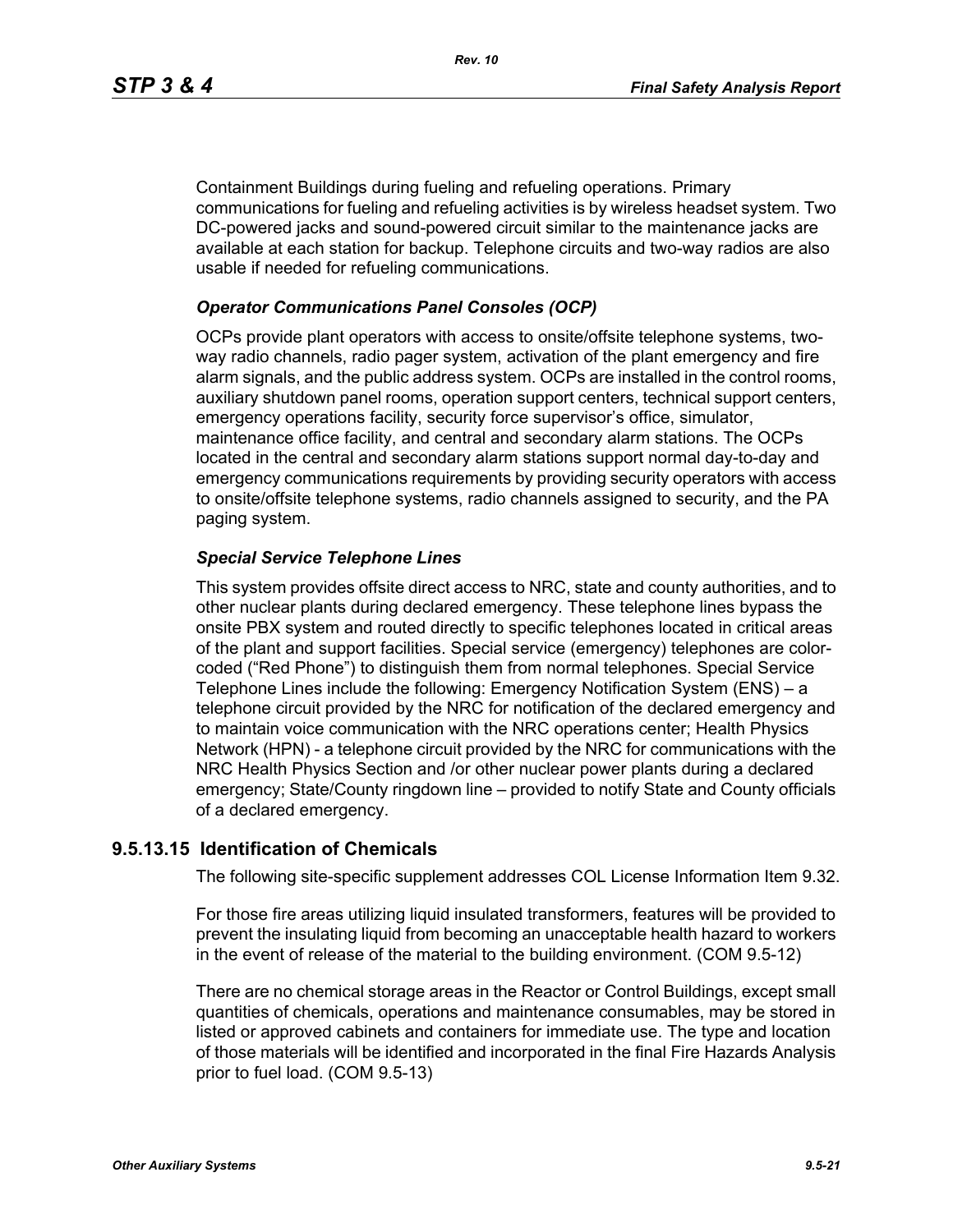# **9.5.13.16 NUREG/CR-0660 Diesel Generator Reliability Recommendations**

The following site-specific supplement addresses COL License Information Item 9.33.

STP satisfies NUREG/CR-0660 recommendations by developing programs for training, preventive maintenance, and root-cause analysis of component and system failures. (COM 9.5-14)

# **9.5.13.17 Sound-Powered Telephone Units**

The following standard supplement addresses COL License Information Item 9.34.

The sound-powered telephone units will be provided before fuel load for use in conjunction with the system described in Subsection 9.5.2.2.2. (COM 9.5-15).

## **9.5.13.18 Fire-Related Administrative Controls**

The following site-specific supplement addresses COL License Information Item 9.35.

The Fire Protection Program is described in Appendix 9E.

# **9.5.13.19 Periodic Testing of Combustion Turbine Generator (CTG)**

The following departure and standard supplement address COL License Information Item 9.36.

STD DEP 8.3-1

- *(1) For each 6.9* 4.16 *Kv emergency bus (staggered among the three buses at 18-month intervals), verify the CTG starts and energizes the bus within 10 minutes and energizes all required loads (as defined in the "LOCA-Loads" section of Table 8.3-4) within 15 minutes. The steady-state CTG voltage and frequency shall be ≥6210 V and ≤7590 V, and ≥58.8 Hz and ≤61.2 Hz*13.8 kV ± 10% and 60Hz ± 2%. *All CTG starts may be preceded by an engine prelube period.*
- *(2) The operator can accomplish this from the main control room.*
- *(3) One Class 1E circuit breaker and one* four *non-Class 1E circuit breaker*s *exist and are functional between each of the Class 1E diesel generator buses and the CTG. (Note that only the circuit breakers for the preselected division are racked in. The remaining two divisions have their Class 1E breakers normally racked out, as shown in Figure 8.3.1both the Class 1E and non-Class 1E breakers*, which provide the connection from the CTG bus to the diesel generator buses, *are normally open and they have no automatic function. The operator must manually align the CTG to the diesel generator buses* this connection*.)*
- *(4) Each 92 days, verify the combustion turbine generator (CTG) starts and achieves steady state voltage (≥6210 V and ≤7590 V*13.8 kV ± 10%*), and frequency (≥58.8 Hz and ≤61.2 Hz) within 2* 60 Hz ± 2%) in less than 10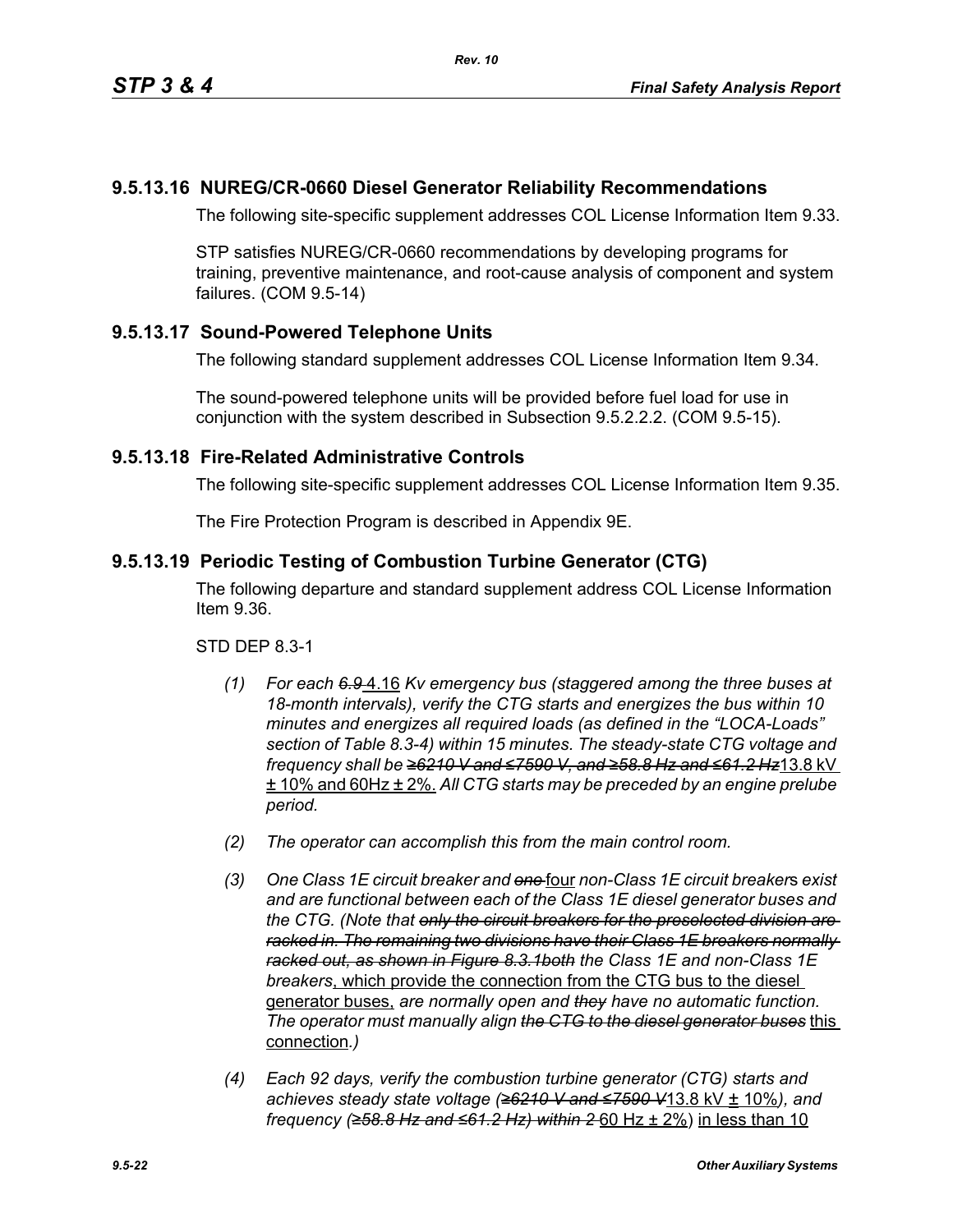*minutes. Load the CTG to ≥90% and ≤100% of its continuous rating and operate it with this load for at least 60 minutes. All CTG starts may be preceded by an engine prelube period.*

The revised test requirements are incorporated in the Technical Requirements Manual and included in testing procedures prepared prior to fuel load. The Technical Specifications include the functional testing requirements and test frequencies for the CTGs necessary to support completion times allowed in TS 3.8.1, AC Sources-Operating.

#### **9.5.13.20 Operating Procedures for Station Blackout**

The following site-specific supplement addresses COL License Information Item 9.37.

The station blackout procedure(s) will provide the direction to:

- (1) Operate the Alternate AC-CTG during an SBO event
- (2) Restore other plant offsite (preferred) and onsite emergency power sources as soon as possible
- (3) Recover plant HVAC Systems as soon as possible to limit heat increase
- (4) Provide additional core, containment, and vital equipment makeup and cooling services, as necessary
- (5) Establish orderly plant safe shutdown conditions
- (6) Severe weather guidelines will be developed consistent with the guidelines of NUMARC 87-00, Section 4.2.3. Deviation may be authorized from the NUMARC 87-00 criteria for grid conditions where a shutdown may increase the likelihood of a loss of offsite power.

The station blackout procedure(s) will be developed consistent with the plant operating procedure development plan in Section 13.5. (COM 1C-1)

#### **9.5.13.21 Quality Assurance Requirements for CTG**

The following standard supplement addresses COL License Information Item 9.38.

The STPNOC Quality Assurance Program Description (QAPD) referenced in Section 17.5S has incorporated the Quality Assurance requirements of Regulatory Position 3.5 and Appendix A to RG 1.155 into the QAPD Part III, Nonsafety-Related SSC Quality Control, Section 2 Nonsafety-Related SSCs Credited for Regulatory Events. These requirements are translated into implementing procedures.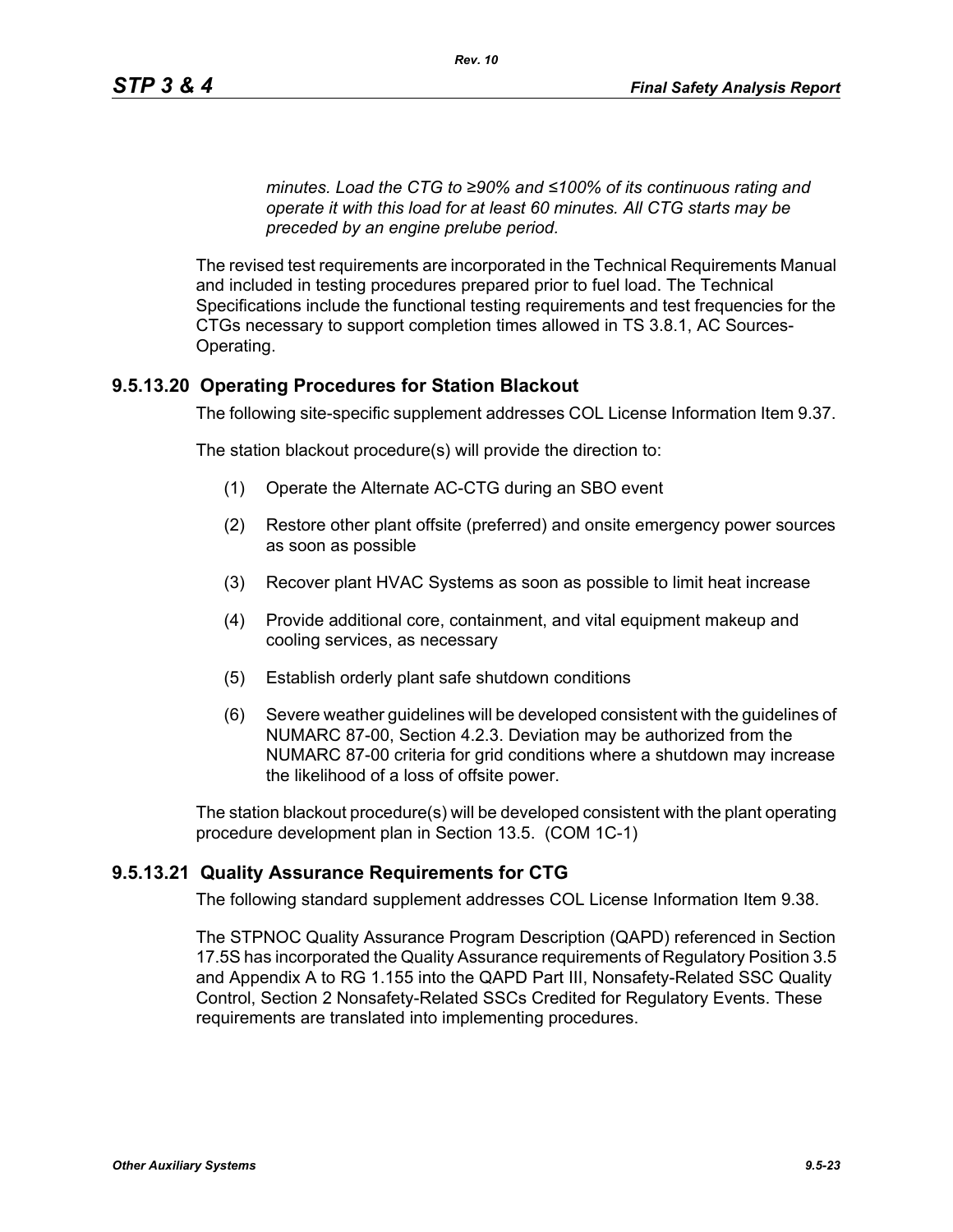| Bldg.     | Elev       | Room<br>No.     |                 | Fire Area   Area Name                      | Div               | <b>Combustible</b>            | <b>Sprinkler System</b><br><b>Type</b> |
|-----------|------------|-----------------|-----------------|--------------------------------------------|-------------------|-------------------------------|----------------------------------------|
| PY        | 7350       | N/A             | N/A             | <b>Unit Auxiliary Transformer</b>          | <b>ND</b>         | Oil                           | Deluge water                           |
| PY        | 7350       | N/A             | N/A             | Main Transformer Area                      | <b>ND</b>         | Oil                           | Deluge water                           |
| PY        | 7350       | N/A             | N/A             | Reserve Transformer                        | <b>ND</b>         | Oil                           | Deluge water                           |
| <b>RB</b> | $-8200$    | 133             | F1300           | CRD Pump Room                              | <b>ND</b>         | Class III B lube oil & cables | Dry pipe, closed head                  |
| <b>RB</b> | 12300      | 412             | F4100           | Diesel Generator A Room                    | D <sub>1</sub>    | Fuel oil, Lube oil, & cables  | Preaction foam-water                   |
| <b>RB</b> | 12300      | 423             | F4200           | Diesel Generator B Room                    | D <sub>2</sub>    | Fuel oil, Lube oil, & cables  | Preaction foam-water                   |
| RB        | 12300      | 432             | F4300           | Diesel Generator C Room                    | D <sub>3</sub>    | Fuel oil, Lube oil, & cables  | Preaction foam-water                   |
| RB        | 23500      | 610             | F6101           | Diesel Generator Fuel Tank A Room          | D <sub>1</sub>    | Diesel fuel                   | Deluge foam-water                      |
| <b>RB</b> | 23500      | 620             | F6201           | Diesel Generator Fuel Tank B Room          | D <sub>2</sub>    | Diesel fuel                   | Deluge foam-water                      |
| RB        | 23500      | 630             | F6301           | Diesel Generator Fuel Tank C Room          | D <sub>3</sub>    | Diesel fuel                   | Deluge foam-water                      |
| <b>RW</b> | 4600-12300 | N/A             | N/A             | Dry Radioactive Waste Storage Area         | <b>ND</b>         | Radioactive material          | Wet pipe sprinkler                     |
| RW-       | 7300       | AKA-            | $A\mathcal{U}A$ | <b>Dry Radioactive Waste Storage Area-</b> | $A \rightarrow B$ | Radioactive material-         | Wet pipe sprinkler                     |
| <b>RW</b> | -200       | $A\mathcal{U}A$ | <b>N/A</b>      | <b>Dry Radioactive Waste Storage Area-</b> | A                 | Radioactive material-         | Wet pipe sprinkler                     |

*Rev. 10*

*STP 3 & 4*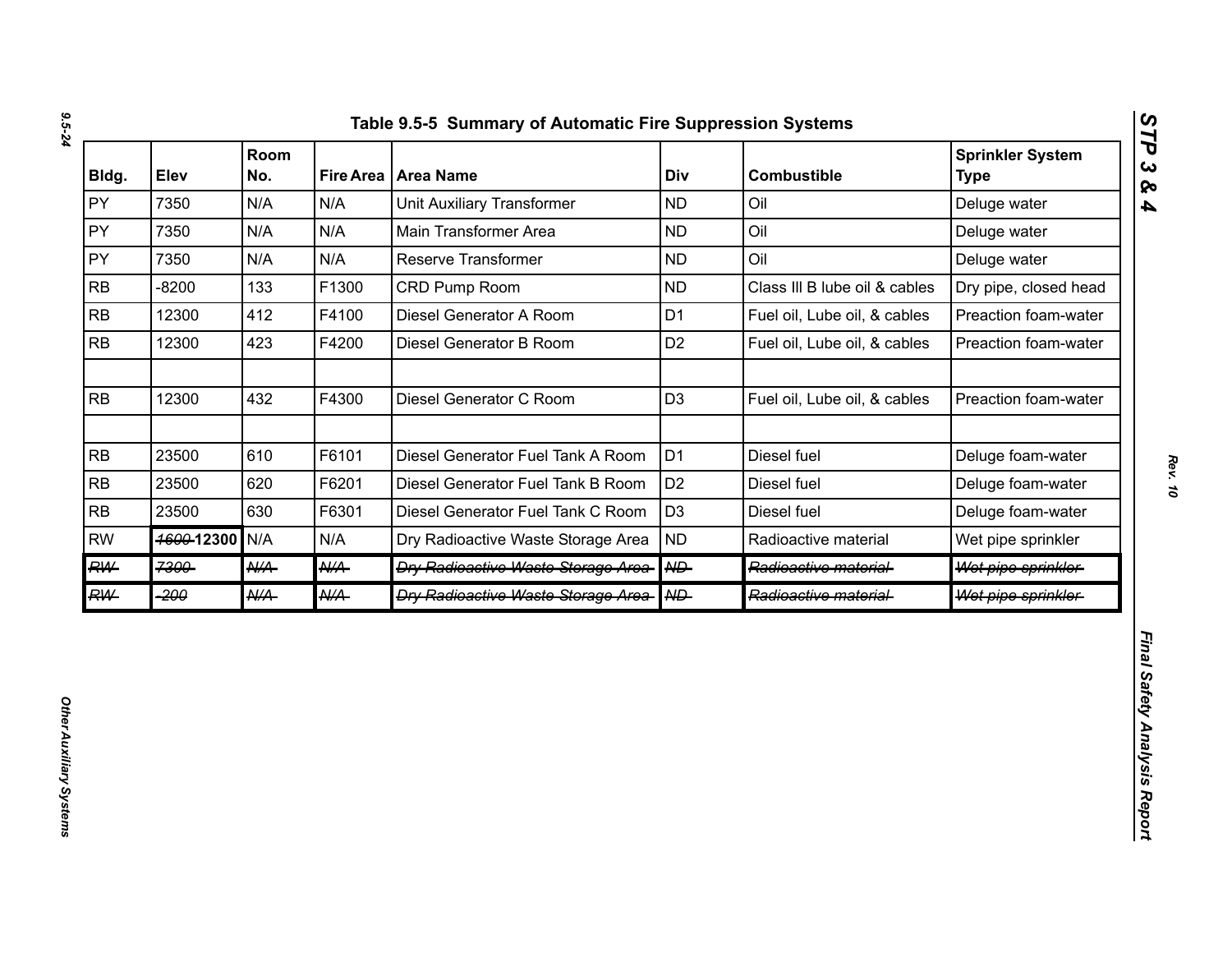| Bldg.          | Elev           | Room<br>No.      |                         | Fire Area   Area Name                                | Div       | <b>Combustible</b>                            | <b>Sprinkler System</b><br><b>Type</b> |
|----------------|----------------|------------------|-------------------------|------------------------------------------------------|-----------|-----------------------------------------------|----------------------------------------|
| <b>RW</b>      | -6500-         | $A\rightarrow A$ | N/A                     | <b>Dry Radioactive Waste Storage Area-</b>           | ND        | Radioactive material                          | Wet pipe sprinkler                     |
| TB             | 350<br>2300    | <b>420N/A</b>    | FT1500                  | Beneath the Turbine surroundings                     | <b>ND</b> | Lubricants <del>, charcoal</del> &<br>cables  | Wet pipe sprinkler                     |
| $H\rightarrow$ | 7350           | 222              | FT1500                  | <b>Beneath the Turbine Surroundings</b>              | ND        | Lubricants, & cables                          | Wet pipe sprinkler                     |
| ТB             | 7350-6300      | 230              | FT2500                  | Lube Oil Conditioning Area                           | <b>ND</b> | Class III B lube oil                          | Deluge foam-water                      |
| TB             | 7350-6300      | 247              | FT2503                  | <b>House Boiler Area</b>                             | <b>ND</b> | Lubricants, Fuel oil &<br>Lubricants & cables | <b>PreactionWet pipe</b><br>sprinkler  |
| <b>TB</b>      | 15350<br>12300 | 317 &<br>2X8     | FT3500                  | <b>Gas Turbine Generator</b>                         | <b>ND</b> | Diesel fuel & Class III B<br>lube oil         | Deluge foam-water                      |
| <b>TB</b>      | 15350<br>19700 | 3203X2           | FT1500<br><b>FT35X9</b> | <b>TGW Pumps Area</b><br>Hydrogen Seal Oil Skid Area | <b>ND</b> | Hydrogen seal oil                             | Deluge foam-water                      |
| TB             | 19700          | 330              | FT3501                  | <b>Lube Oil Reservoir Area</b>                       | <b>ND</b> | Class III B lube oil                          | Deluge foam-water                      |
| TB             |                | 122              | FT1503                  | <b>Stairwell No. 2</b>                               | <b>ND</b> |                                               | Wet pipe sprinkler                     |
| <b>TB</b>      |                | 249              | FT2504                  | <b>Stairwell No. 4</b>                               | <b>ND</b> |                                               | Wet pipe sprinkler                     |
| <b>TB</b>      |                | 1X3              | <b>FT15X1</b>           | <b>Stairwell No. 6</b>                               | <b>ND</b> |                                               | Wet pipe sprinkler                     |
| <b>TB</b>      |                | 1X4              | <b>FT15X2</b>           | <b>Stairwell No. 7</b>                               | <b>ND</b> |                                               | Wet pipe sprinkler                     |
| <b>TB</b>      | 6300           | N/A              | FT1500                  | <b>Beneath Turbine surroundings</b>                  | <b>ND</b> | <b>Lubricants &amp; Cables</b>                | Wet pipe sprinkler                     |
| <b>TB</b>      |                | 114              | FT1502                  | <b>Stairwell No. 1</b>                               | <b>ND</b> |                                               | Wet pipe sprinkler                     |
| <b>TB</b>      |                | 212              | FT2502                  | <b>Stairwell No. 3</b>                               | <b>ND</b> |                                               | Wet pipe sprinkler                     |
| <b>TB</b>      |                | <b>1Y5</b>       | <b>FT15Y1</b>           | <b>Stairwell No. 8</b>                               | <b>ND</b> |                                               | Wet pipe sprinkler                     |
| <b>TB</b>      |                | 250              | <b>FT15Y2</b>           | <b>Elevator Shaft</b>                                | <b>ND</b> | <b>Lubricants &amp; Cables</b>                | Wet pipe sprinkler                     |
| TB             | 6300           | <b>1Y1</b>       | <b>FT15Y3</b>           | Lube Oil Storage Tank Area                           | <b>ND</b> | Class III B lube oil                          | Deluge foam water                      |
| TB             | 6300           | 232              | FT1501                  | <b>HNCW Chiller Area</b>                             | <b>ND</b> | <b>Lubricants &amp; Cables</b>                | Wet pipe sprinkler                     |
| TB             | 6300           | 111              | FT1501                  | <b>Instrument &amp; Service Air Equip.</b>           | <b>ND</b> | <b>Lubricants &amp; Cables</b>                | Wet pipe sprinkler                     |

*STP 3 & 4*

 $9.5 - 25$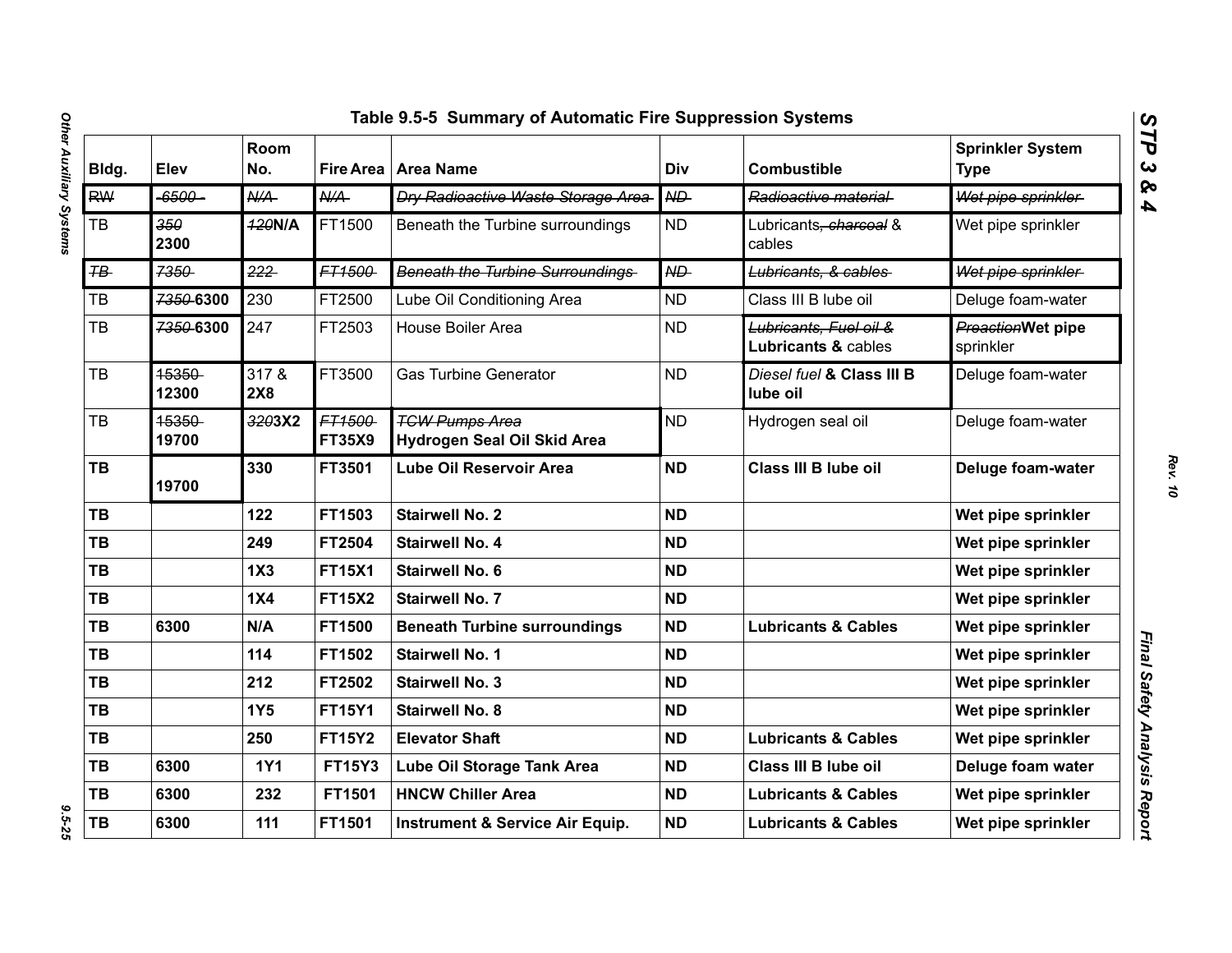| Bldg.     | Elev  | Room<br>No. |               | Fire Area   Area Name                | Div       | <b>Combustible</b>                                   | <b>Sprinkler System</b><br><b>Type</b> |
|-----------|-------|-------------|---------------|--------------------------------------|-----------|------------------------------------------------------|----------------------------------------|
| <b>TB</b> | 6300  | <b>1Y2</b>  | FT1501        | <b>Breathing Air Equipment Area</b>  | <b>ND</b> | <b>Lubricants &amp; Cables</b>                       | Wet pipe sprinkler                     |
| <b>TB</b> | 6300  | 232         | <b>FT15Y4</b> | <b>EHC Hydraulic Power Unit Area</b> | <b>ND</b> | Class III B hyd. fluid                               | Deluge foam water                      |
| TB        | 12300 | N/A         | FT1500        | <b>Beneath Turbine surroundings</b>  | <b>ND</b> | <b>Lubricants &amp; Cables</b>                       | Wet pipe sprinkler                     |
| TB        | 12300 | <b>2X5</b>  | <b>FT25X1</b> | <b>CTG Switchgear Area</b>           | <b>ND</b> | <b>Electrical Cables</b>                             | Wet pipe sprinkler                     |
| TB        | 12300 | 210         | <b>FT25X3</b> | <b>Switchgear Room 'A'</b>           | <b>ND</b> | <b>Electrical Cables</b>                             | Wet pipe sprinkler                     |
| TB        | 19700 | N/A         | FT1500        | <b>Beneath Turbine surroundings</b>  | <b>ND</b> | <b>Lubricants &amp; Cables</b>                       | Wet pipe sprinkler                     |
| <b>TB</b> | 19700 | $31X-2$     | <b>FT35X1</b> | <b>LPCP Switchgear Room</b>          | <b>ND</b> | <b>Electrical Cables</b>                             | Wet pipe sprinkler                     |
| <b>TB</b> | 19700 | 310         | <b>FT35X8</b> | <b>Switchgear Room 'B'</b>           | <b>ND</b> | <b>Electrical Cables</b>                             | Wet pipe sprinkler                     |
| <b>TB</b> | 19700 | 3X9         | <b>FT35X7</b> | <b>Electrical Equipment Area</b>     | <b>ND</b> | <b>Electrical Cables</b>                             | Wet pipe sprinkler                     |
| <b>TB</b> | 19700 | 3X4         | <b>FT35X3</b> | 250VDC Battery Room                  | <b>ND</b> | <b>Electrical Cables</b>                             | Wet pipe sprinkler                     |
| <b>TB</b> | 19700 | 3X5         | <b>FT35X2</b> | 250VDC Battery Room                  | <b>ND</b> | <b>Electrical Cables</b>                             | Wet pipe sprinkler                     |
| TB        | 19700 | 3X6         | <b>FT35X4</b> | 125VDC Battery Room 'A'              | <b>ND</b> | <b>Electrical Cables</b>                             | Wet pipe sprinkler                     |
| <b>TB</b> | 19700 | 3X7         | <b>FT35X5</b> | 125VDC Battery Room 'B'              | <b>ND</b> | <b>Electrical Cables</b>                             | Wet pipe sprinkler                     |
| TB        | 19700 | 3X8         | <b>FT35X6</b> | 125VDC Battery Room 'C'              | <b>ND</b> | <b>Electrical Cables</b>                             | Wet pipe sprinkler                     |
| <b>TB</b> | 27800 | N/A         | FT1500        | <b>Above Turbine surroundings</b>    | <b>ND</b> | <b>Lubricants &amp; Cables</b><br>Wet pipe sprinkler |                                        |
| <b>TB</b> | 27800 | N/A         | FT1500        | <b>Turbine Generator Bearings</b>    | <b>ND</b> | Class III B lube oil                                 | <b>Closed head</b><br>preaction spray  |
| <b>TB</b> | 27800 | N/A         | FT1500        | <b>Beneath Turbine skirt</b>         | <b>ND</b> | Class III B lube oil                                 | Wet pipe sprinkler                     |
| TB        |       | 4X5         | <b>FT45X1</b> | <b>Stairwell No. 9</b>               | <b>ND</b> |                                                      | Wet pipe sprinkler                     |
| TB        | 38300 | N/A         | FT1500        | <b>Above Turbine surroundings</b>    | <b>ND</b> | <b>Lubricants &amp; Cables</b>                       | Wet pipe sprinkler                     |
| TB        |       | 5X1         | <b>FT55X1</b> | Stairwell No. 10                     | <b>ND</b> |                                                      | Wet pipe sprinkler                     |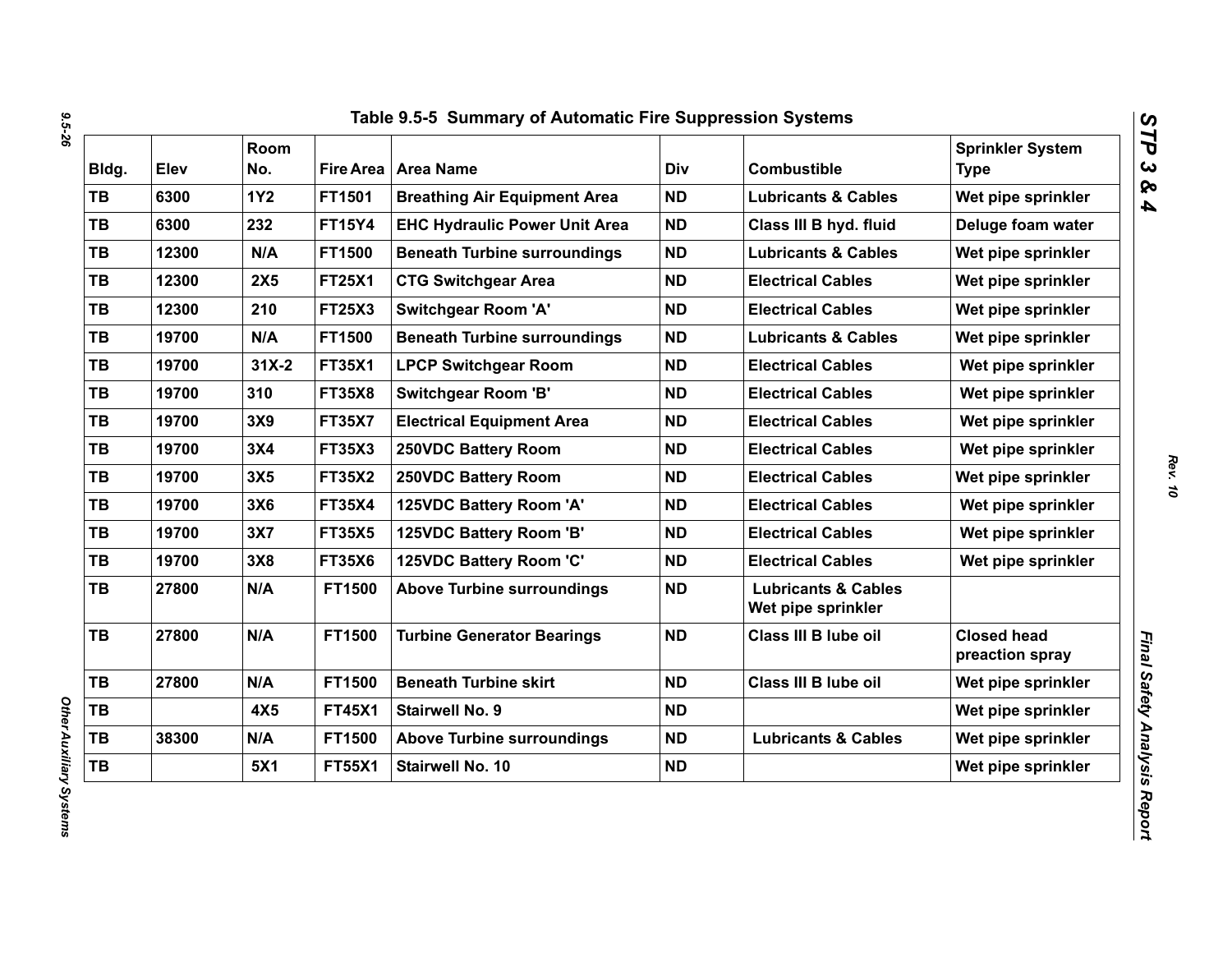

9.5-27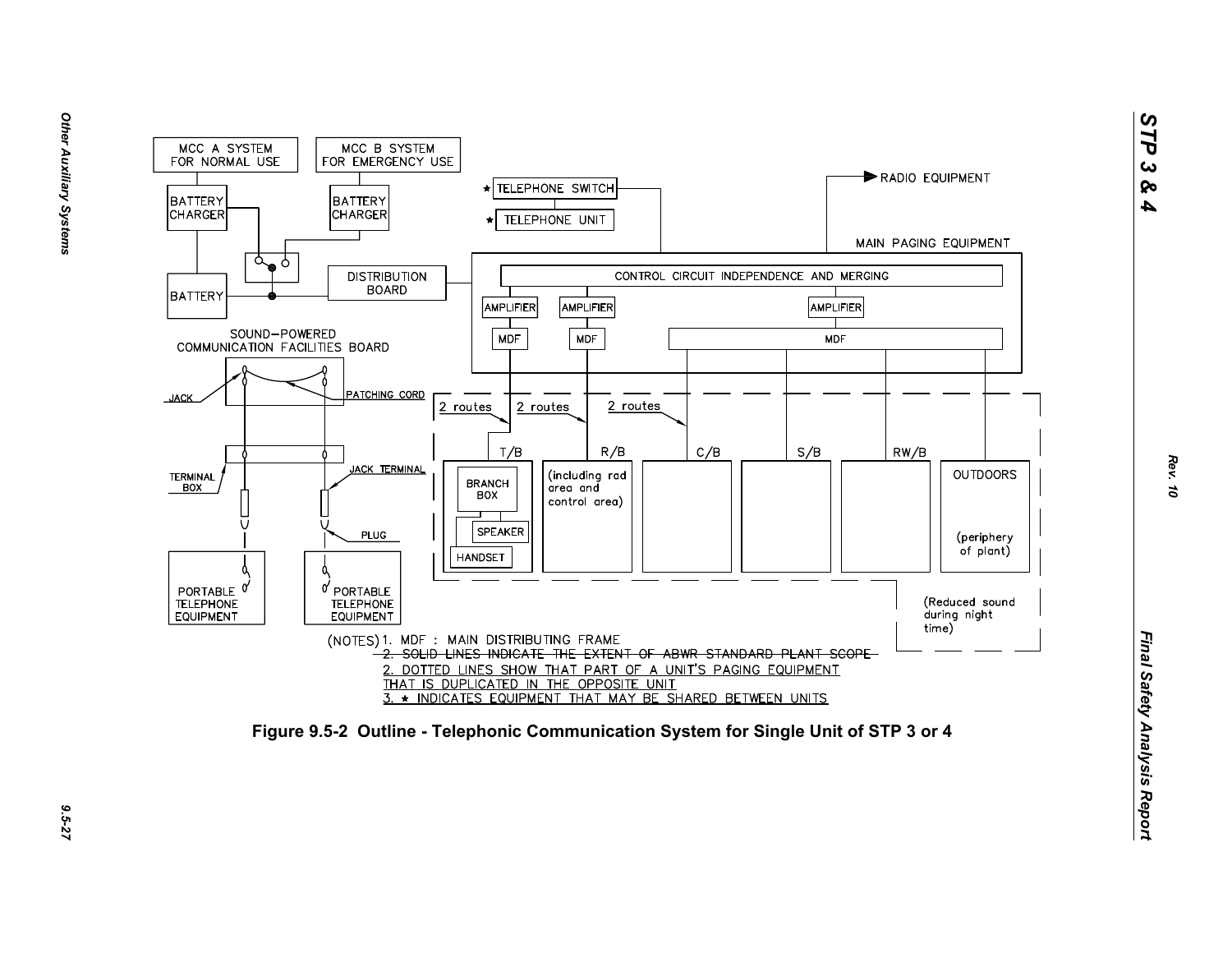

\* Elevations based on RPV bottom at EL 0. All dimensions in millimeters.

#### **Figure 9.5-3 Lower Drywell Flooder System Arrangement/Configuration**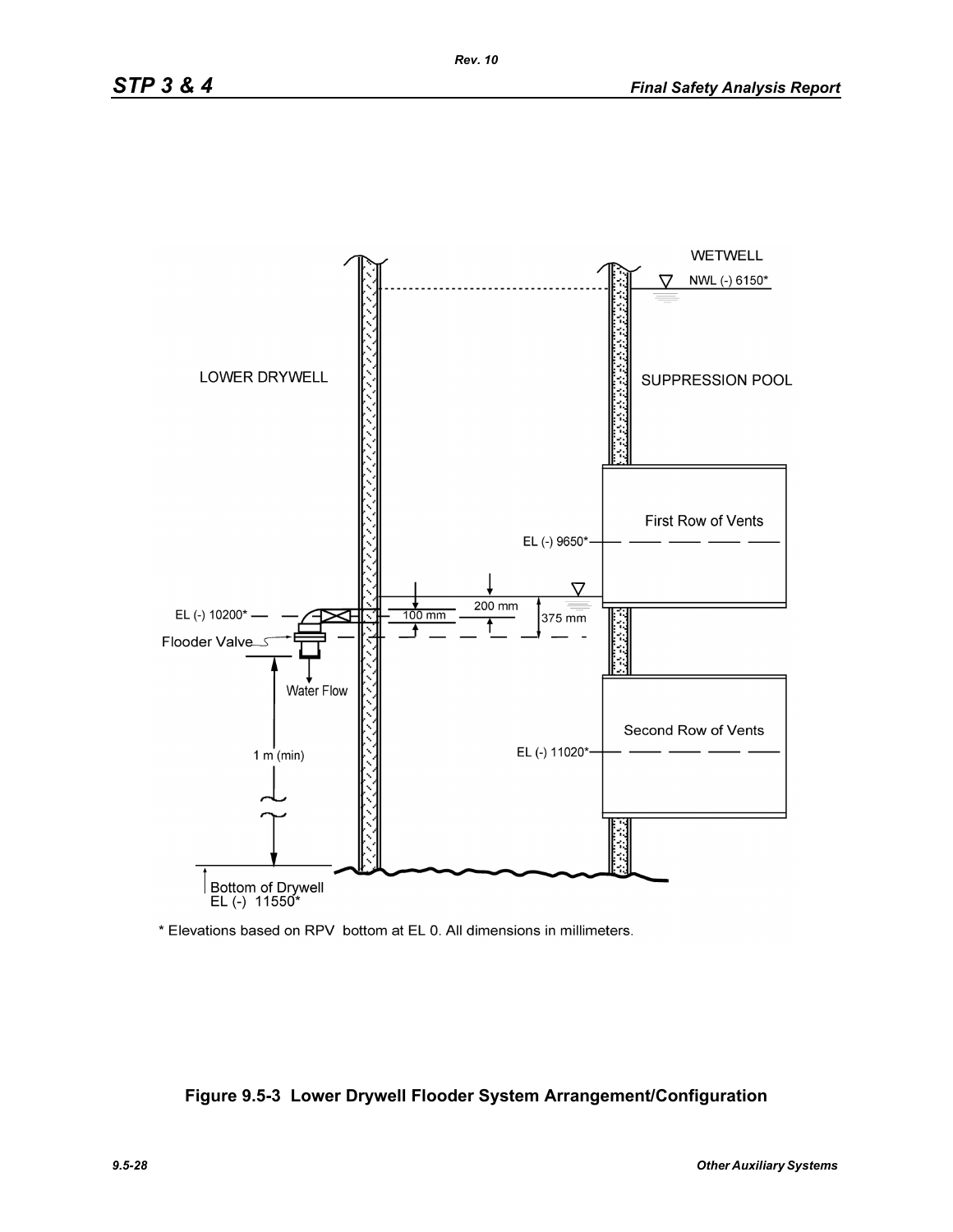

*STP 3 & 4*

9.5-29